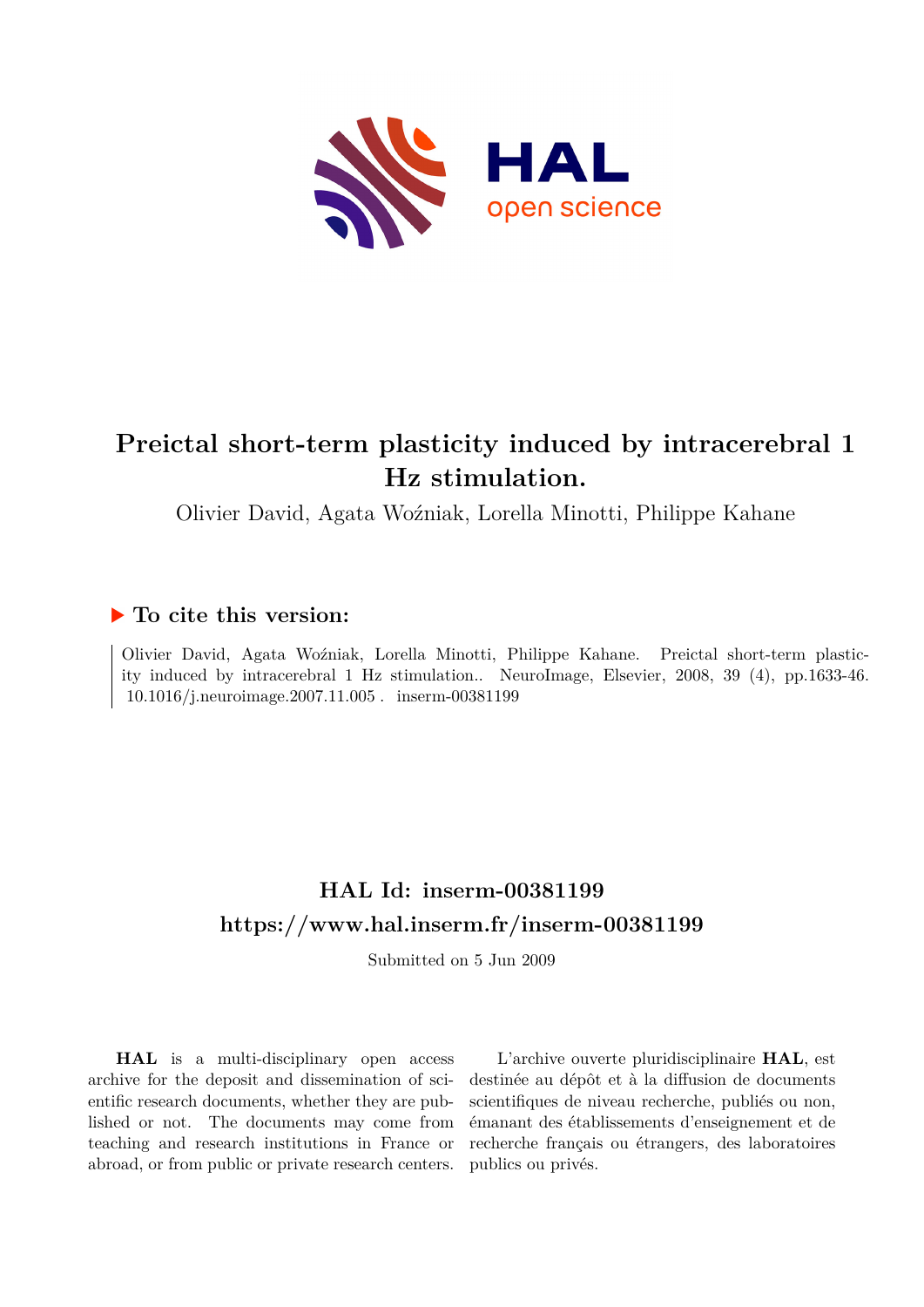# **Preictal short-term plasticity induced by intracerebral 1 Hz stimulation**

Olivier David<sup>1,3,\*</sup>, Agata Woźniak<sup>2,4</sup>, Lorella Minotti<sup>1,2,3</sup>, Philippe Kahane<sup>1,2,3,5</sup>

*1 Inserm, U836, Grenoble Institut des Neurosciences, CHU Grenoble – Bât E. Safra – BP 217, Grenoble, F-38043 France* 

*2 Laboratoire de Neurophysiopathologie de l'Epilepsie, CHU Grenoble – Pav Neurologie – BP 217, Grenoble, F-38043 France*

*<sup>3</sup>Université Joseph Fourier, Grenoble, France* 

*4 AGH University of Science and Technology, Cracow, Poland* 

*<sup>5</sup>CTRS-IDEE, University Hospital, Lyon, France* 

\* Corresponding author:

Olivier David UM UJF/Inserm U836, Grenoble Institut des Neurosciences CHU Grenoble – Pav B – BP 217 Grenoble, F-38043 France Tel: +33 476765978 Fax: +33 476765896 Email odavid@ujf-grenoble.fr

### **Revised for NeuroImage, September 2007**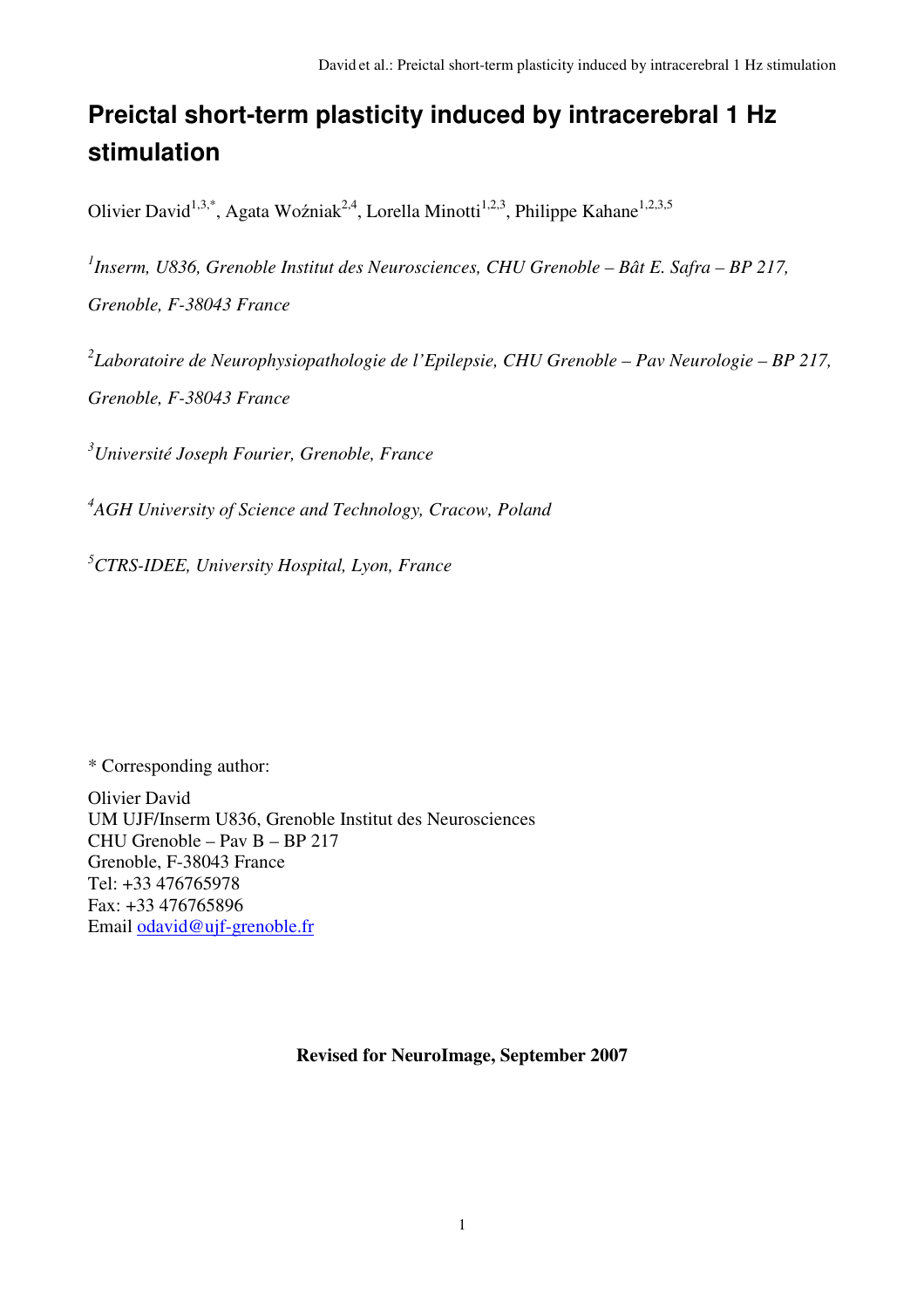#### **Abstract**

Short-term changes of intrinsic properties of neural networks play a critical role in brain dynamics. In that context, epilepsy is a typical pathology where the fast transition between interictal and ictal states is probably associated to intrinsic modifications of underlying networks. In this study, we focused on the correlates of plastic neural mechanisms in the intracerebral electroencephalogram (iEEG). Data were obtained during 1 Hz electrical stimulation in twenty patients suffering from temporal lobe epilepsy and implanted with intracerebral electrodes for clinical evaluation before resective surgery. First, we developed a procedure of analysis for localisation of the seizure onset zone based on brain excitability and plasticity defined as the average, and as the first-order (linear) modulation respectively, of the standard deviation of iEEG responses over stimulations. Our results suggest that the candidate epileptic focus is particularly prone to exhibiting short-term plasticity. Second, we used Dynamic Causal Modelling (DCM) to model explicitly short-term plasticity as a fast modulation of synaptic efficacies in either intrinsic or extrinsic connections to the focus. We found the two types of modulation both likely. Third, we used DCM to study the fast modulation of synaptic connectivity of long-range connections in neuronal networks restricted to the temporal lobe. Using DCM, we were able to estimate which structures expressed a strong modulatory input to the epileptic focus. Such early changes in interregional connectivity might be important for the initiation of electrically-induced seizures. They may also reflect some aspects of the pathogenesis of epilepsy in those patients.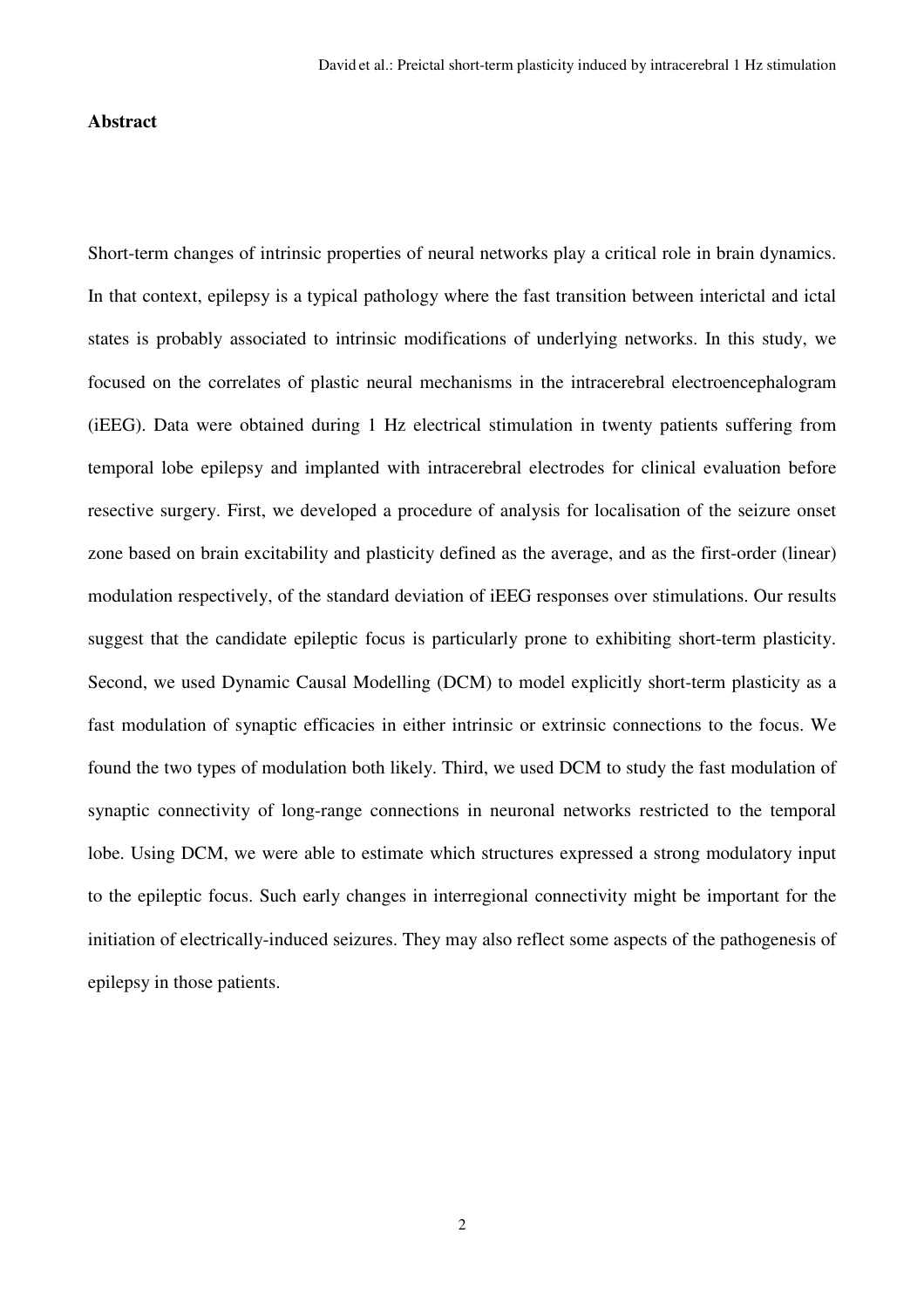#### **I. Introduction**

Short-term changes of intrinsic properties of neural networks play a critical role in brain dynamics (David et al., 2006b; Zucker and Regehr, 2002). In cognitive neuroscience, the different shape of brain responses corresponding to different experimental conditions may be associated to fast modifications of connectivity between different responses (David et al., 2006a; Kiebel et al., 2006). In clinical neuroscience, a typical disease related to brain plasticity is epilepsy where the fast transition between interictal (between epileptic seizures) and ictal (epileptic seizures, *i.e.* paroxysmal electro-clinical events) states is probably associated to intrinsic modifications of underlying networks. However, except when averaging evoked responses between experimental conditions, short-term plasticity is not usually modelled explicitly in human electrophysiology. It suggests that the importance of this brain mechanism may not be fully appreciated when analysing electroencephalographic (EEG) and magnetoencephalographic (MEG) signals.

In this study, we focus on the intracerebral EEG (iEEG) correlates of plastic neural mechanisms. Using the same data set obtained during 1 Hz electrical neurostimulation in patients suffering from temporal lobe epilepsy, our goal is to show how plasticity in iEEG responses can be modelled by adopting different levels of analysis. As a first approach, plasticity can be defined as the modification of the shape of successive induced responses to a particular stimulation. An implicit assumption is that plasticity is merely expressed at the synaptic level as changes in neural couplings. As a second approach, we show how synaptic plasticity can be explicitly modelled using generative models of iEEG (David et al., 2005; Rennie et al., 2002; Wendling et al., 2001). We use Dynamic Causal Modelling (DCM) (David et al., 2006a; Kiebel et al., 2006) which consists in (i) assuming several neural networks with some connections expressing synaptic plasticity via a modulation of their strength between several conditions, (ii) estimating their parameters (intrinsic neural parameters and coupling between regions) from measured induced responses, (iii) comparing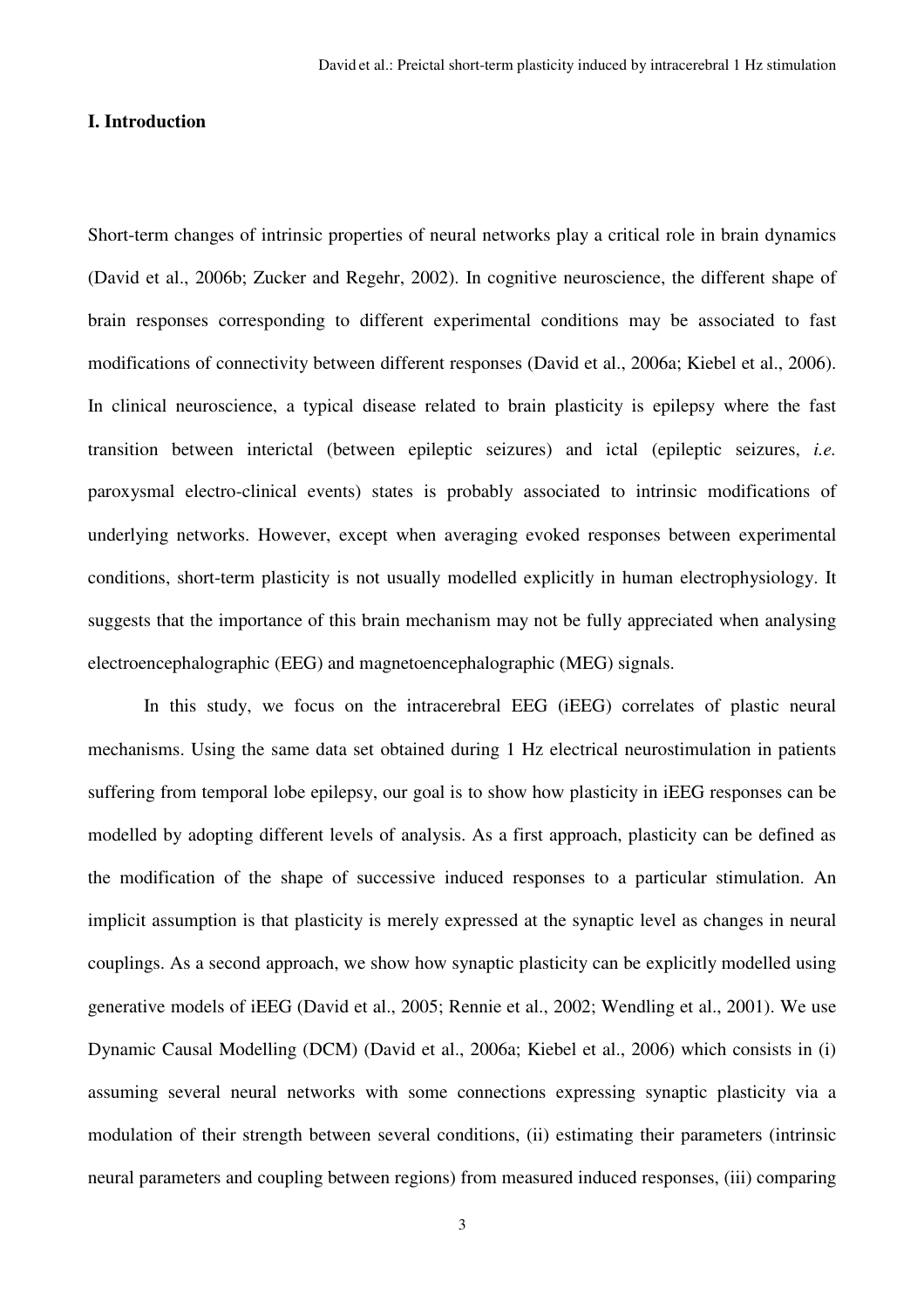the different networks using Bayesian model selection to identify the most plausible functional hypothesis to explain the measured data (Penny et al., 2004).

A cortical imbalance between excitation and inhibition is likely to trigger abnormal electrical activity measured in iEEG and, thus, to be the pathophysiological basis for human partial epilepsy. In particular, repeated electrical stimulation of the cortex may induce transient modifications of neural network properties which can lead to the occurrence of epileptic events in patients (Chauvel et al., 1993; Kalitzin et al., 2005; Schulz et al., 1997; Valentin et al., 2002; Wilson et al., 1998). Although useful, neurostimulation for epilepsy evaluation is not a usual clinical practice because it is invasive and complex. Only large centres fully equipped do perform this clinical exam as part of invasive recordings for presurgical evaluation following different protocols. These protocols include single pulse (Valentin et al., 2002; Valentin et al., 2005b; Valentin et al., 2005a), paired pulse (Wilson et al., 1998), and repetitive (*i.e.* trains of stimuli, usually at frequencies comprised between 1 and 50 Hz ) (Buser and Bancaud, 1983; Kahane et al., 1993; Kahane et al., 2004; Kalitzin et al., 2005) stimulation. They have been used particularly to localise the seizure onset zone (SOZ) in patients suffering from various forms of focal epilepsy. In clinical practice, when intracerebral stimulation is used, localisation of the SOZ is mostly based on the visual detection of pathological brain excitability during trains of stimuli (Kahane et al., 2004).

In this study, we describe a methodological approach to short-term plasticity of 1 Hz stimulation-induced evoked responses measured using intracranial electrodes in implanted patients. First, we develop an automatic procedure of analysis for standard localisation of the seizure onset zone based on brain excitability and plasticity. Second, we use DCM to model explicitly short-term plasticity as a modulation of synaptic strength. We first adopt a local DCM approach by focusing on the putative epileptic focus. In a subsequent DCM approach at a global level, we estimate the modulation of connectivity in networks distributed in the temporal lobe when a temporal structure is stimulated repetitively.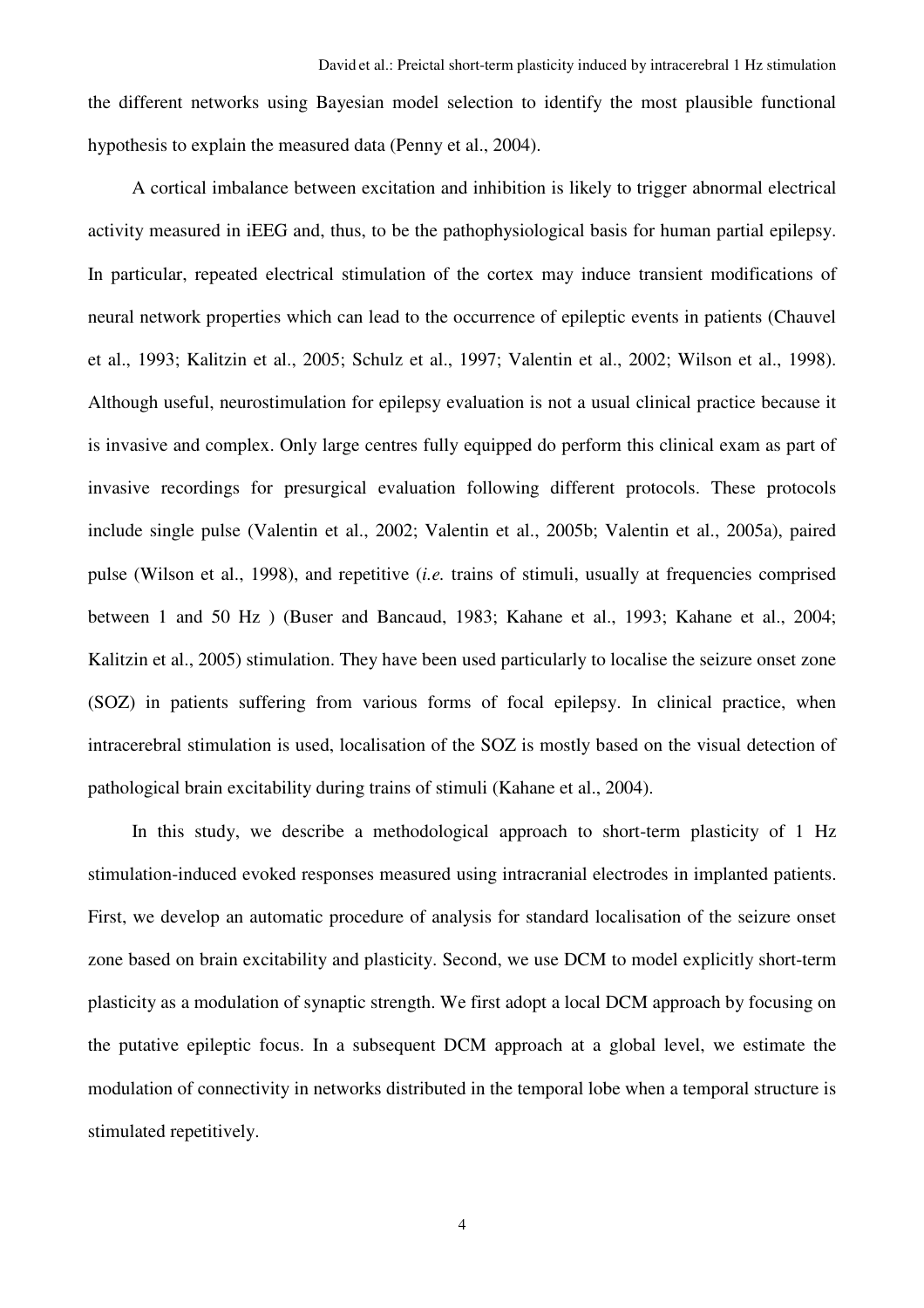#### **II. Materials and Methods**

#### *II.1 Experimental protocol*

Patients included in this study have been selected for resective surgery and have undergone the standard presurgical evaluations clinical exams (high resolution MRI, video-EEG monitoring, neuropsychological testing). In addition, stereotaxic intracerebral EEG (SEEG) recordings were judged necessary before surgery to better delineate the brain areas to be resected. They were conducted according to a methodology described in (Kahane et al., 2004) which included 1 Hz intracerebral stimulation. This stimulation protocol is part of SEEG investigation at the Grenoble University Hospital for more than fifteen years (Kahane et al., 1993; Kahane et al., 2004). Fifty Hz stimulation is more classically used in other epilepsy centres, although there is no gold standard. Fifty Hz stimulation does not allow to easily observe brain responses online in a clinical environment, whereas this is the case for 1 Hz stimulation. This is the main reason why 1 Hz stimulation is also applied in our centre.

Patients were fully informed and gave their consent before being implanted and stimulated. Eleven to fifteen semirigid intracerebral electrodes were implanted per patient, either unilaterally (n=16) or bilaterally (n=4), in various cortical areas depending on the suspected origin of seizures. Each electrode was 0.8 mm in diameter and included 5, 10, 15 or 18 leads 2 mm in length, 1.5 mm apart (Dixi, Besançon, France), depending on the target region. A preoperative stereotaxic magnetic resonance imaging and a stereotaxic teleradiography matched with Talairach and Tournoux's stereotaxic atlas (Talairach and Tournoux, 1988) were used to assess anatomical targets. Implantation of the electrodes was performed in the same stereotaxic conditions, with the help of a computer-driven robot. The location of the electrode contacts was subsequently reported on a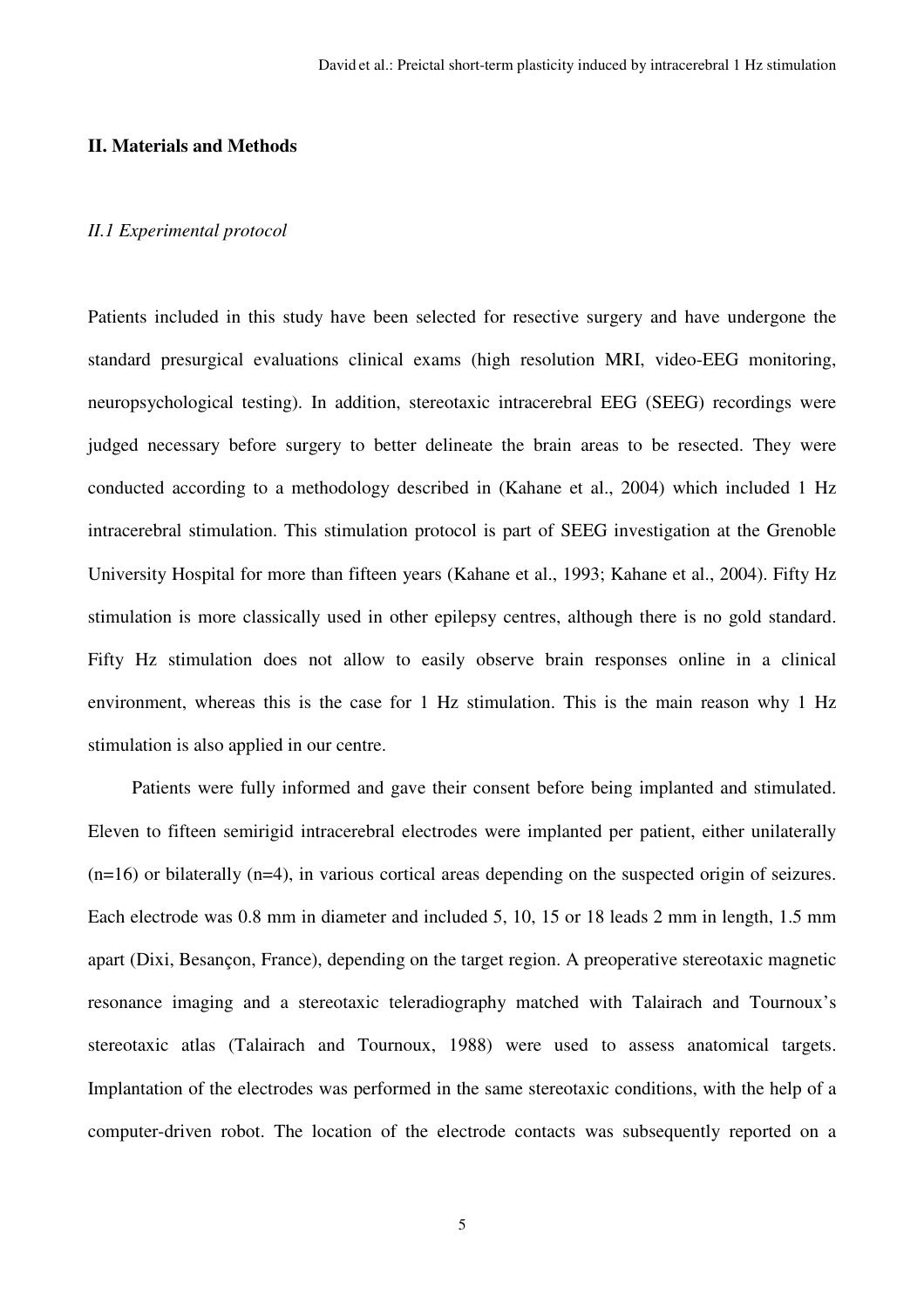stereotaxic scheme for each patient and defined by their coordinates in relation to the anterior commissure/posterior commissure plane.

Intracerebral recordings were performed using an audio-video-EEG monitoring system (Micromed, Treviso, Italy) that allowed to record simultaneously up to 128 contacts, so that a large range of mesial and cortical areas were sampled. Stimulation at 1 Hz (pulse width 3 milliseconds) was applied between two contiguous contacts at different levels along the axis of each electrode. The goals of the stimulation were the reproduction of the aura, the induction of an electroclinical seizure, and/or the localisation of an eloquent cortical area that has to be spared during surgery. Bipolar stimuli were delivered using a constant current rectangular pulse generator designed for a safe diagnostic stimulation of the human brain (Micromed, Treviso, Italy), according to parameters proved to produce no structural damage. The intensity used was 3 mA or less, depending on the stimulated site. Stimulation lasted 40 seconds or less (minimum: 8 seconds), depending on the type of the induced clinical response. When stimulation lasted less than 40 seconds, stimulation was stopped by the neurologist doing the experiment (L.M., P.K.) when fast synchronising discharges (low-voltage fast activity or activity recruiting fast discharges of spikes, (Kahane et al., 2006)) were observed. Low current stimulation (1 mA) was first performed and current was gradually increased (up to 3 mA, with an increment of 0.2 mA) if no effect was perceived. Seizures included in this study were induced using 3 mA. All bipolar derivations located in the cortex (and not in the white matter) were tested successively to find regions capable to initiate seizures.

#### *II.2 Patients*

We selected 20 patients (8 males, 12 females, aged from 18 to 51 years), who suffered from right  $(n=9)$  and left  $(n=11)$  temporal lobe epilepsy and in whom 1 Hz electrical stimulation had elicited at least one electroclinical seizure identical to those spontaneously recorded. Two seizures were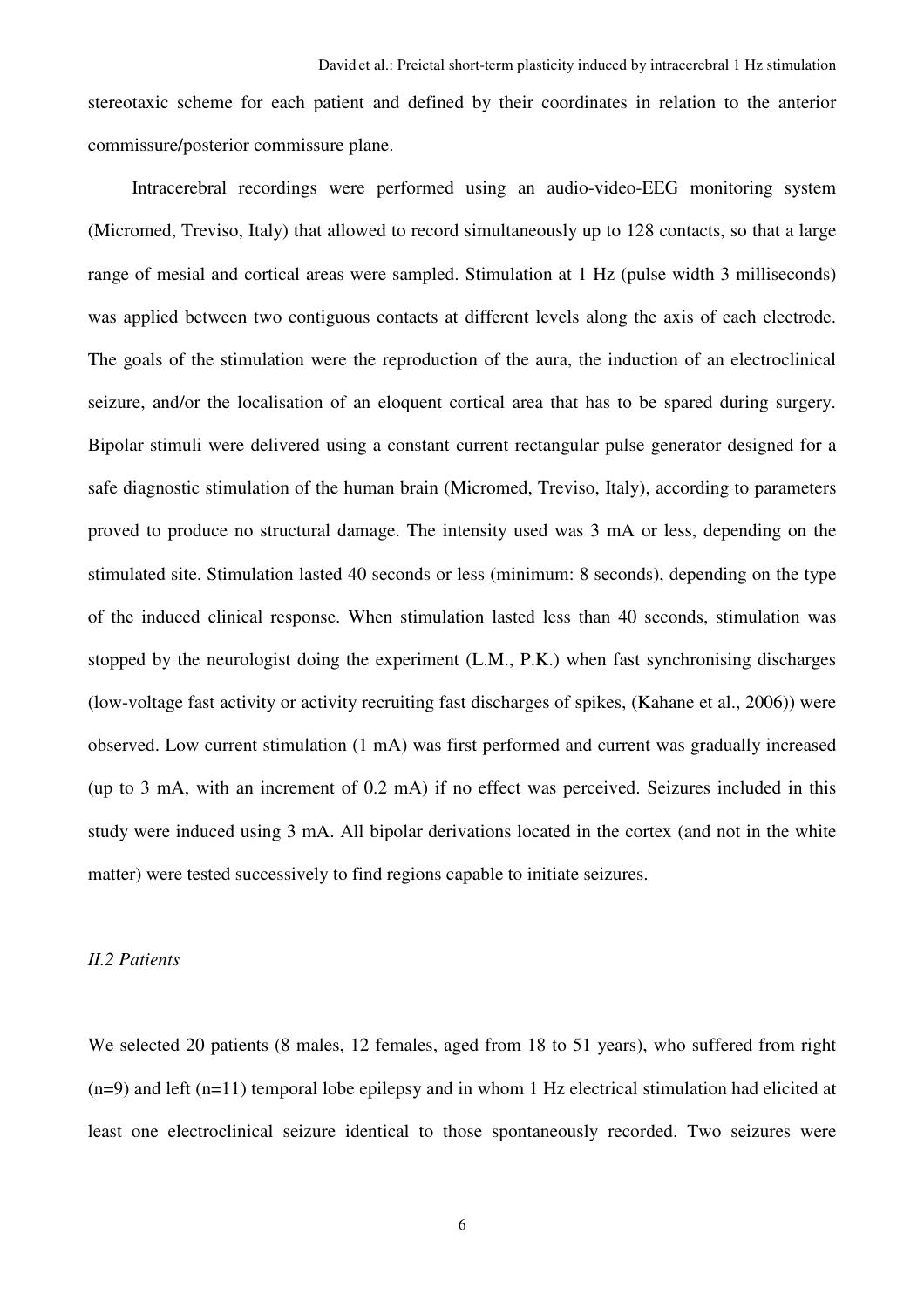induced in seven patients and four seizures in one patient. Detailed information about patients can be found in Table 1.

#### Table 1 about here

#### *II.3 Visual identification of the seizure onset zone*

Electrically-induced seizures were inspected visually by clinicians (L.M., P.K.) to determine the site(s) of seizure onset and the exact timing of the first relevant electrical changes that occurred prior to the clinical onset of the seizure. Were considered as relevant the following iEEG patterns (Kahane et al., 2004): (i) low-voltage fast activity over 20 Hz; (ii) recruiting fast discharge (around 10 Hz or more) of spikes or polyspikes; (iii) rhythmic activity (around 10Hz) of low amplitude. The resulting ensemble of electrodes will be referred to as "Seizure Onset Zone" (SOZ) in the remaining of the study. Note that the sites of stimulation eliciting a seizure did not necessarily belong to the SOZ (see Table 1).

#### *II.4 Analysis of EEG responses for identification of the seizure onset zone*

EEG data were processed using an in-house developed toolbox of Statistical Parametric Mapping 5 (SPM5) software (www.fil.ion.ucl.ac.uk/spm, Wellcome Department of Imaging Neuroscience, University College London, UK) for dynamical analysis of iEEG. Electrode contacts were identified on each individual stereotaxic scheme, anatomically localised, and then reported in stereotaxic coordinates using Talairach and Tournoux's proportional atlas (Talairach and Tournoux, 1988). Bipolar derivations were taken between adjacent electrode contacts (from 55 up to 114, depending on patients). Data were sampled at or down-sampled to 256 Hz (data in some patients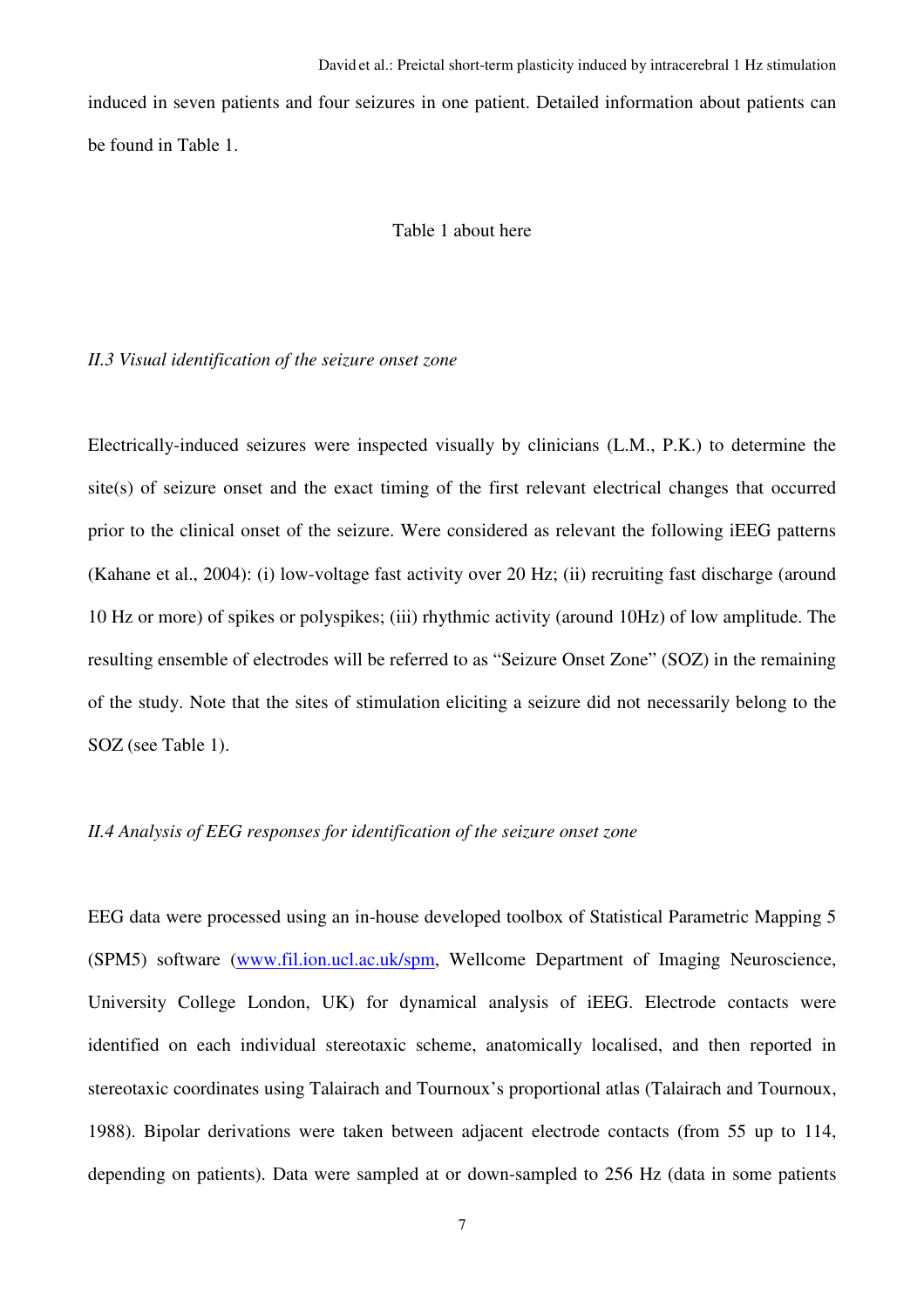were acquired at 512 Hz) and band-pass filtered between 0.8 and 40 Hz. To consider preictal activity only, stimulations performed after seizure onset were removed from any data analysis. Note that a seizure, once it has started, is not or very little influenced in the focus by subsequent stimulations (see Figures 2-3 below or Figure 2 in online Supplementary Materials).

Brain *excitability E*, *i.e.* responsiveness to stimulations of a given brain region, was assumed to be reflected into the standard deviation of evoked responses averaged over stimulations:

$$
E_i = \max_{\text{win}} \left( \frac{std\left(\mathbf{y}_i^{1...N}\left(\text{win}\right)\right)}{std\left(\mathbf{y}_i^{baseline}\right)} \right) \tag{1}
$$

where *win* was a set of 45 time windows lined-up with the stimulations, comprised in the [0;1] second interval, of duration varying from 200 ms to 1 s (with 100 ms step) and with different offsets (from 0 to 800 ms with 100 ms step). Several time windows were used to take into account the various shapes of evoked responses. *std* denotes the standard deviation. *N* is the number of stimulations before seizure onset.  $y_i^n$  is the evoked response to stimulation *n* at channel *i*,  $y_i^{\text{1...}N}$  $y_i^{1...N}$  is the concatenation of the evoked responses to the *N* stimulations.  $y_i^{baseline}$  is baseline iEEG recorded during a 20 second period just prior to the first stimulation. The excitability *E* is a normalised measure, *i.e.* it is close to 1 when the stimulation has no particular effect, greater than 1 when evoked responses can be measured, and lower than 1 when ongoing EEG is suppressed. We used the standard deviation instead of the power to quantify the responsiveness of evoked responses because we found it was more robust to artefacts or to other confounds such as low-frequency drift. As a consequence, Eq. 1 defines brain excitability as the increase of EEG deviations from the mean induced by the stimulation, which is very similar to the common acceptation of the term "excitability" used in electrophysiology.

*Short-term plasticity P* was assumed to correspond to first-order changes over stimulations of the standard deviation of evoked responses. It was obtained by linear regression:

$$
P_i = \max_{\text{win}, n} \left( \left| \frac{\beta_i^{\text{win}, n}(1)}{\beta_i^{\text{win}, n}(2)} \right| \right) \tag{2}
$$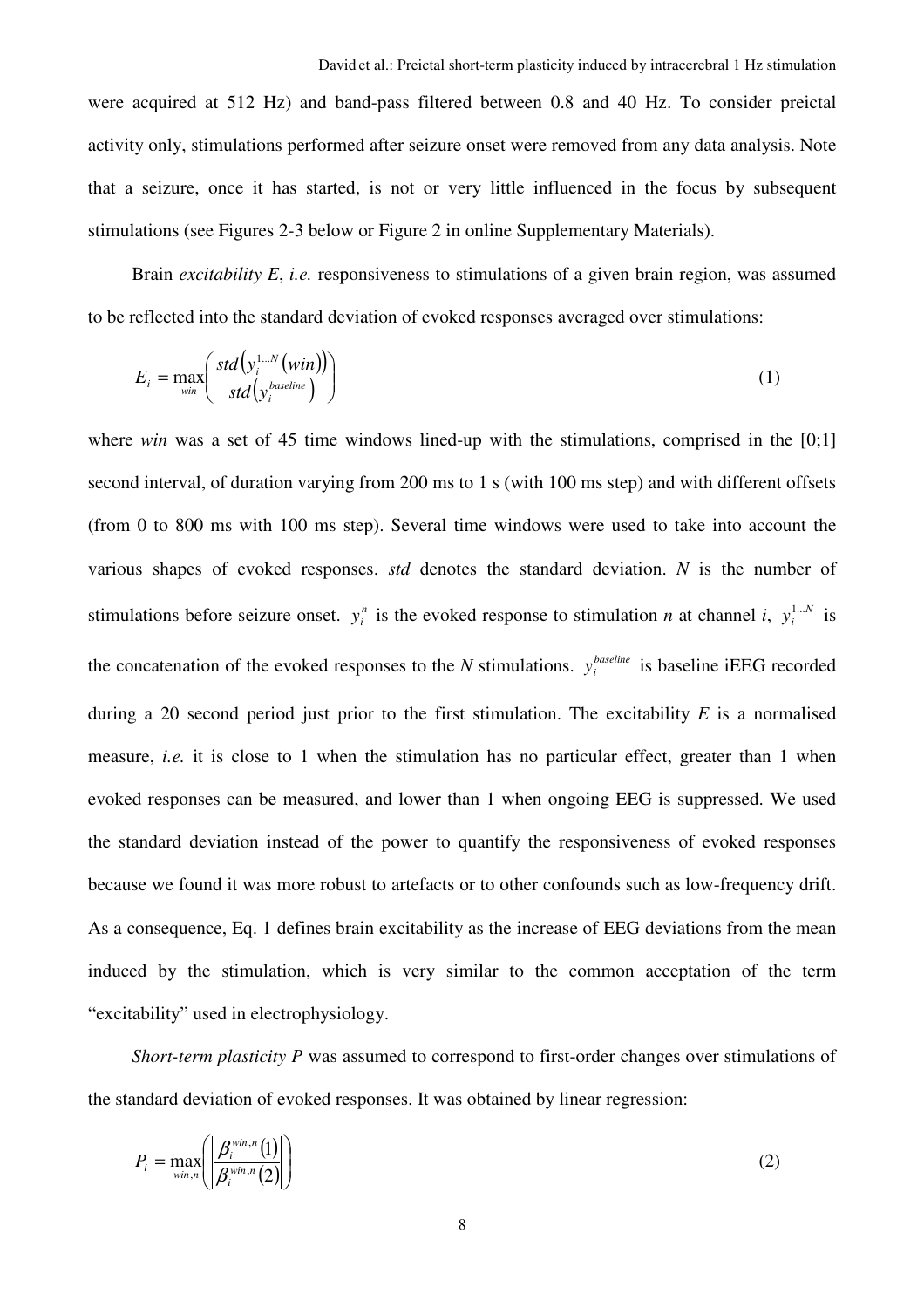where

$$
\beta_i^{\text{win},n} = \left( XX^T \right)^{-1} X S_i^{\text{win},n}, \qquad S_i^{\text{win},n} = \left[ std \left( y_i^{1+n} \left( \text{win} \right) \right), \ldots, std \left( y_i^{m+n} \left( \text{win} \right) \right) \right]^T,
$$

 $\overline{\phantom{a}}$  $\rfloor$ 1  $\mathbf{r}$ L Γ = 1 1 ... 1  $1/m$   $2/m$  ... 1  $X = \begin{bmatrix} 1 & 1 & 1 \\ 1 & 1 & 1 \end{bmatrix}$ . *n* varies from 0 to *N*-*m*. In the Results section, *m* was set to 10 or was

equal to *N* if *N*<10. *P* roughly expresses the percentage change of evoked responses standard deviation in a period of *m* stimulations (for instance, in the case of an increase of evoked responses due to plasticity, *P*=1 corresponds to a doubling of the strength of evoked responses – increase of 100% – between the beginning and the end of the window of interest).

 Electrodes localising the epileptic focus were obtained by applying simultaneously a threshold  $T_F$  to the excitability  $E$  and a threshold  $T_P$  to the short-term plasticity  $P$ . The *localisation accuracy* was quantified as the minimal distance between selected electrodes by these thresholds and the visually pre-defined SOZ. The minimal distance from the electrodes belonging to the SOZ was computed for each electrode selected by the thresholds and averaged over all threshold-selected electrodes.

#### *II.5 Dynamic causal modelling*

#### II.5.1 Theory

DCM (David et al., 2006a; Friston et al., 2003; Kiebel et al., 2006; Kiebel et al., 2007) explains brain responses to stimuli using biophysical models. This allows to rephrase observed differences in the shape of responses in terms of context-dependent coupling. The original generative model of DCM for EEG (David et al., 2005) combines the Jansen model (Jansen and Rit, 1995), a neural mass model originally developed for explaining visual responses, with rules of cortical-cortical connectivity derived from the analysis of connections between the different cortical layers in the visual cortex of monkey (Crick and Koch, 1998). The resultant model (David et al., 2005) is a set of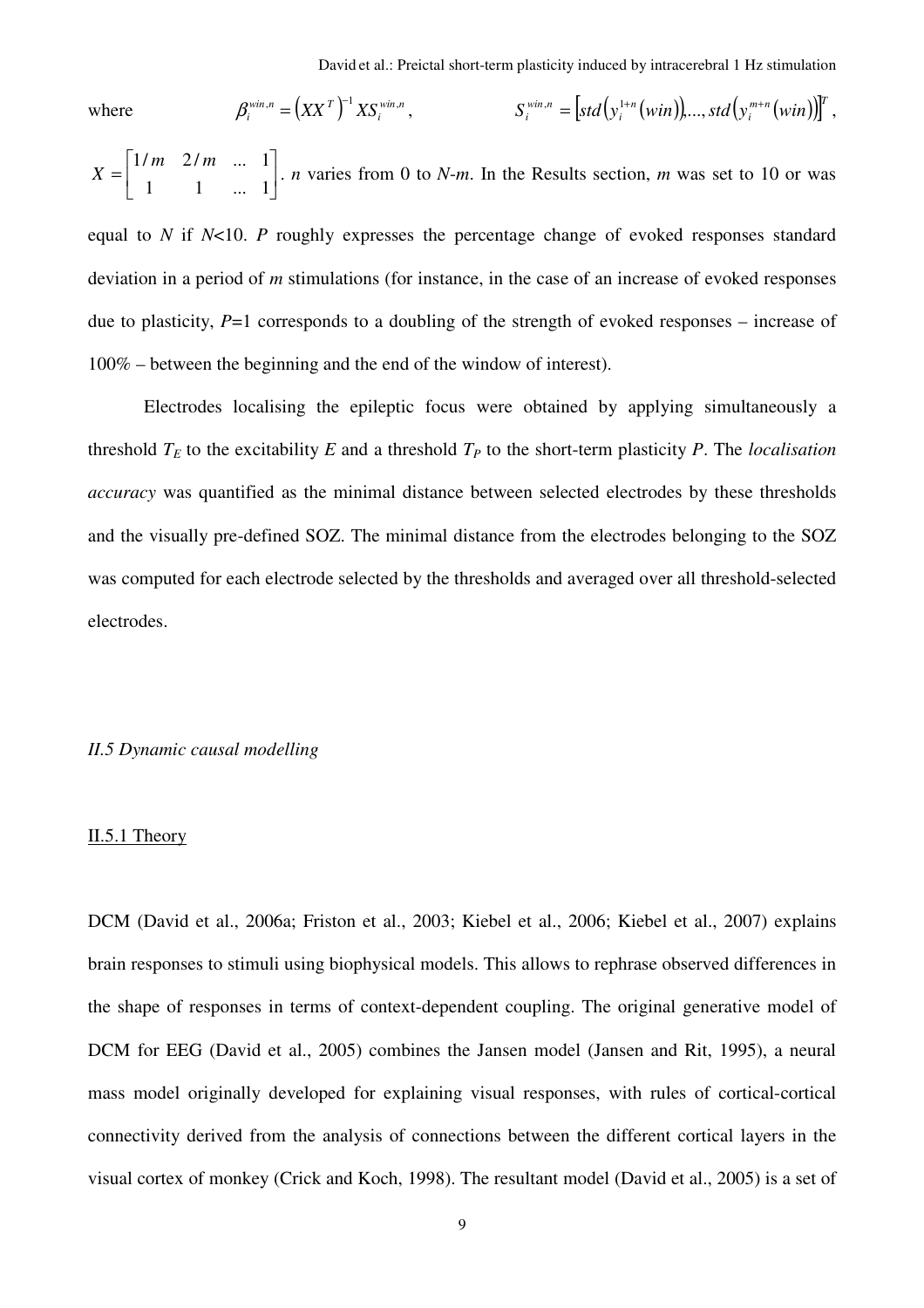differential equations describing interactions between different inhibitory and excitatory neuronal populations, which can be easily manipulated to embed any hierarchical cortical-cortical network (see Figure 1 in online Supplementary Materials).

 Because DCMs are biologically grounded, parameter estimation is constrained within a Bayesian framework and inferences about particular connections are made using their posterior or conditional density. The full set of equations for DCM specification and Bayesian parameter estimation can be found in the original papers (David et al., 2005; David et al., 2006a; Friston et al., 2003; Kiebel et al., 2006; Penny et al., 2004). We just summarise below the most important steps.

A DCM is specified in terms of a state equation and an output equation:

$$
\begin{aligned}\n\dot{x} &= f(x, u, \theta) \\
y &= g(x, \theta)\n\end{aligned} \tag{3}
$$

where *y* are measured data, *x* are the neuronal states, *u* are the extrinsic inputs and  $\theta$  are the model parameters (inhibitory and excitatory synaptic time constants and efficacies, intrinsic and extrinsic connectivity, propagation delay). Functions *f* and *g* explain the measured dynamics. In standard DCM for EEG (David et al., 2006a; Kiebel et al., 2006), *y* are a few principal modes of the scalp data and the function *g* is the head model used for source localisation. Here, because iEEG signals (*y*) are assumed to be a fair measure of the local depolarisation of principal cells (*x*), the function *g* is a simple one-to-one linear regression between *x* and *y*. Put simply, we assume there is no source localisation issue in iEEG bipolar recordings.

 The main interest of DCM is to test for competing functional hypotheses. For each functional hypothesis, a model *m* is specified in terms of anatomical connections between regions and of the modulation of some connections by the experimental context. This is equivalent to constructing a specific function *f* (Eq. 3) for each model. After the estimation of parameters of each competing model, the models are compared to find the most likely model, or functional hypothesis. This can be done using Bayesian model selection where the evidence of each model, computed from estimated parameter distributions, is used to quantify the model plausibility (Penny et al.,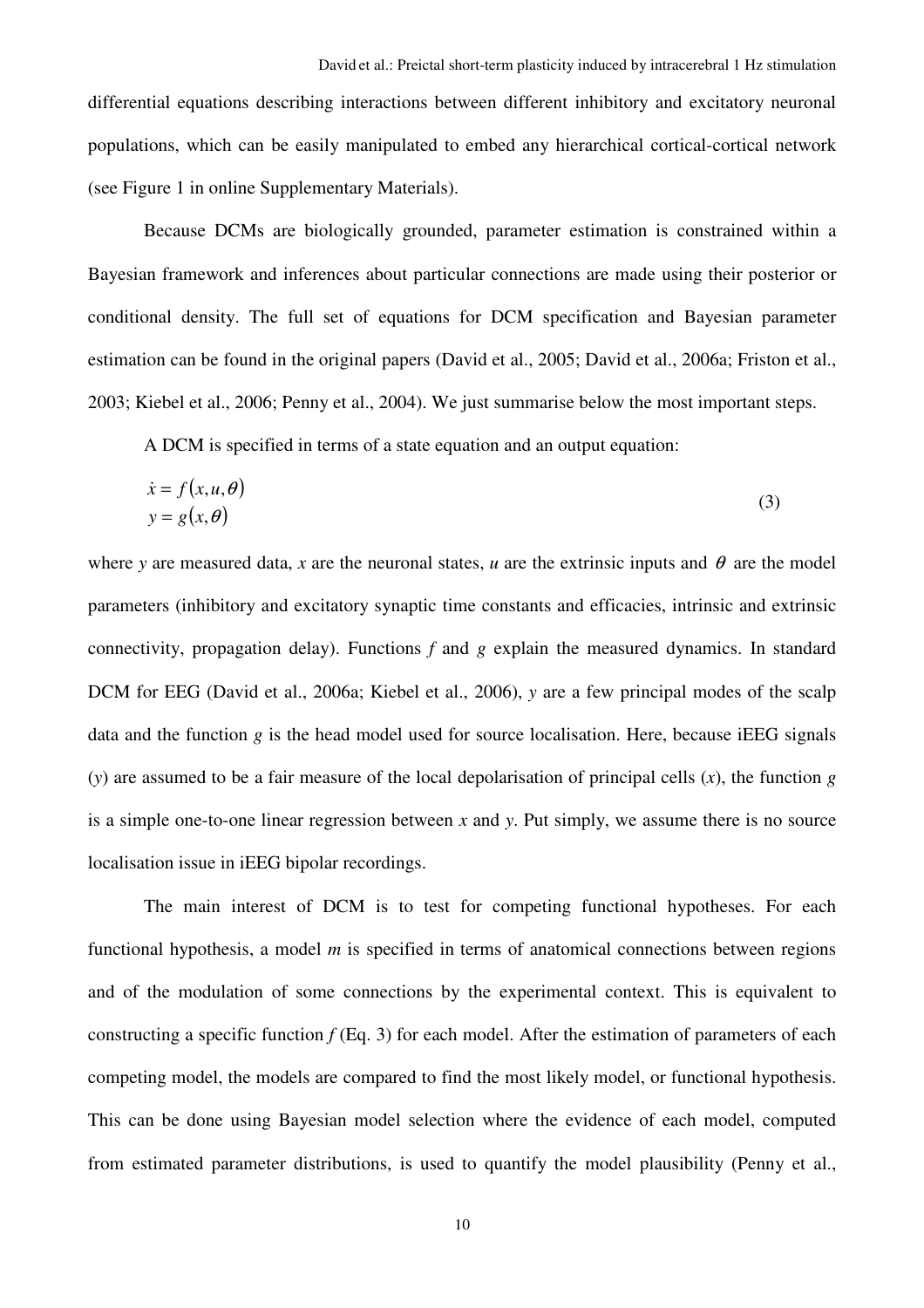2004). The most likely model is the one with the largest evidence. The evidence can be decomposed into two components: an accuracy term, which quantifies the data fit, and a complexity term, which penalises models with a large number of parameters. Therefore, the evidence embodies the two conflicting requirements of a good model, that it explains the data and is as simple as possible. Assuming each data set is independent of the others, the evidence at the group level (multi-subject analysis) is obtained by multiplying the marginal likelihoods or equivalently, by adding the logevidences from each subject (Garrido et al., 2007). Note that the evidence can only be approximated under some assumptions. A possibility is to use the Akaike Information Criterion (AIC) or the Bayesian Information Criterion (BIC) (Penny et al., 2004) to get two estimates of the evidence and to decide for a significant plausibility of one model if the inference obtained with AIC and BIC assumptions is concordant. In the case AIC and BIC did not agree, we have used the BIC logevidence to make a decision, if needed, because it is the most penalising criterion for complex models.

#### II.5.2 Functional hypotheses

#### *II.5.2.1 The role of intrinsic and extrinsic connections*

Because the candidate focus was not usually the stimulated region, it is important to evaluate whether the observed plasticity in the epileptic focus is due to the modulation of neural connections restricted to this region (intrinsic connections) or whether it is due to a modulation of the strength of afferent connections from surrounding networks (extrinsic connections). Using Bayesian model comparison, we will test these competing hypotheses (Figure 1). In the *extrinsic model*, we allow a variation of extrinsic inputs, keeping constant intrinsic efficacies. In the *intrinsic model*, we allow changes in intrinsic excitatory efficacies, keeping constant extrinsic inputs. In our models, extrinsic inputs are gamma functions which are parameterised by three parameters (amplitude, width and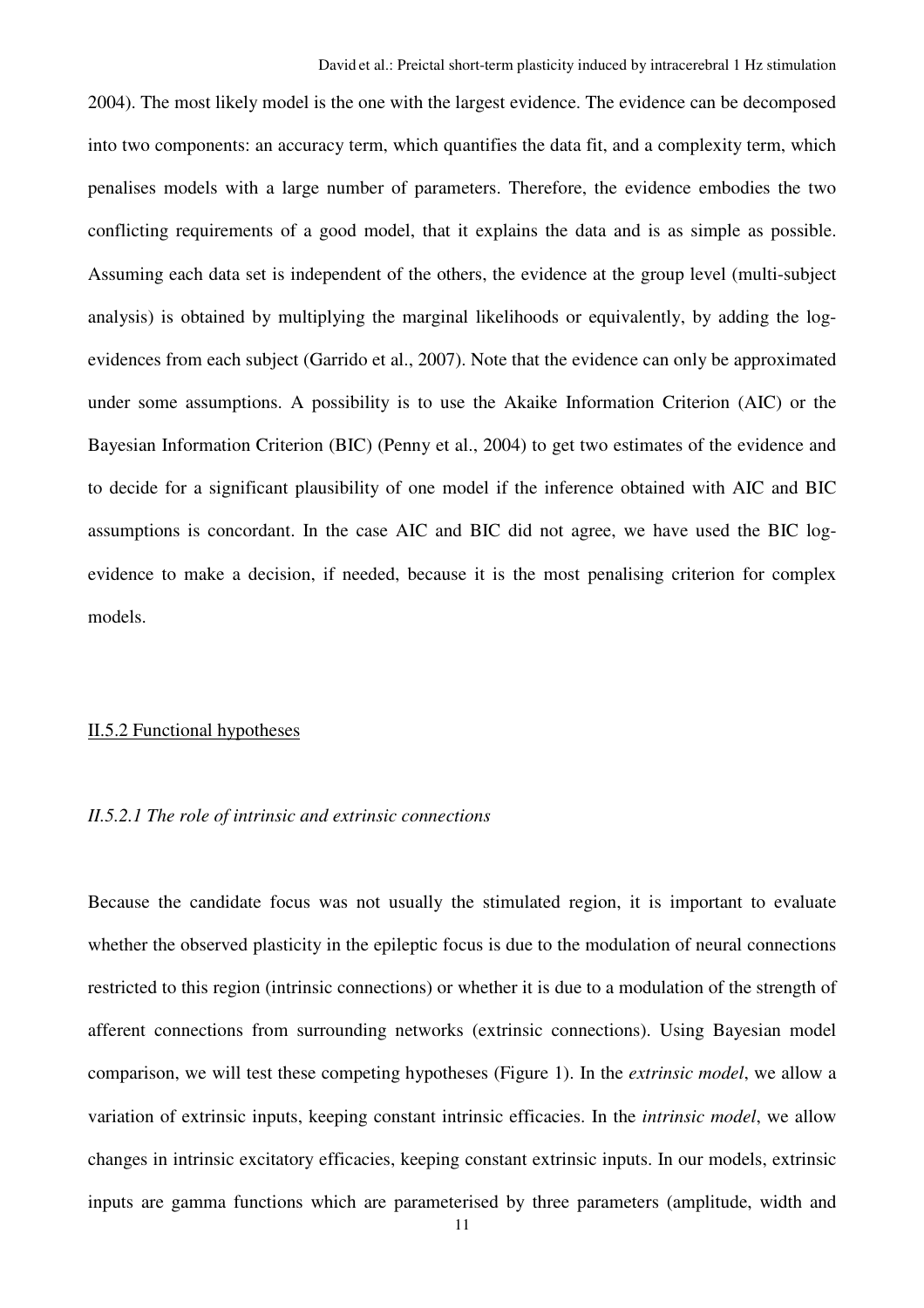delay). Therefore, the modulation of *N* responses are particularly explained by 3\**N* parameters for the extrinsic hypothesis, whereas only *N* parameters (the *N* excitatory efficacies) are needed by the intrinsic hypothesis. This implies that, for an equivalent data fit, the model comparison will favour intrinsic models.

#### Figure 1 about here

#### *II.5.2.2 The network hypothesis*

Assuming that extrinsic connections have an important role, we modelled them using distributed neural networks composed of four regions of the temporal lobe (five regions were modelled in a patient shown in online Supplementary Materials). We allowed the connectivity between regions to vary in order to model the changes of evoked responses observed between stimulations. This approach is complex and requires several assumptions to make it practically feasible which are described in the next section.

#### II.5.3 Data analysis

#### *II.5.3.1 Data preprocessing*

Typical evoked responses to 1 Hz neurostimulation can roughly be decomposed into a fast component in the first 150 ms after the stimulation and a late component (around 1-2 Hz). For the DCM analysis, we focused on early components only. To isolate early components, we bandpassfiltered the data between 5 and 40 Hz and select the first 150 ms following each stimulation (see online Supplementary Materials for further discussion on DCM data preprocessing).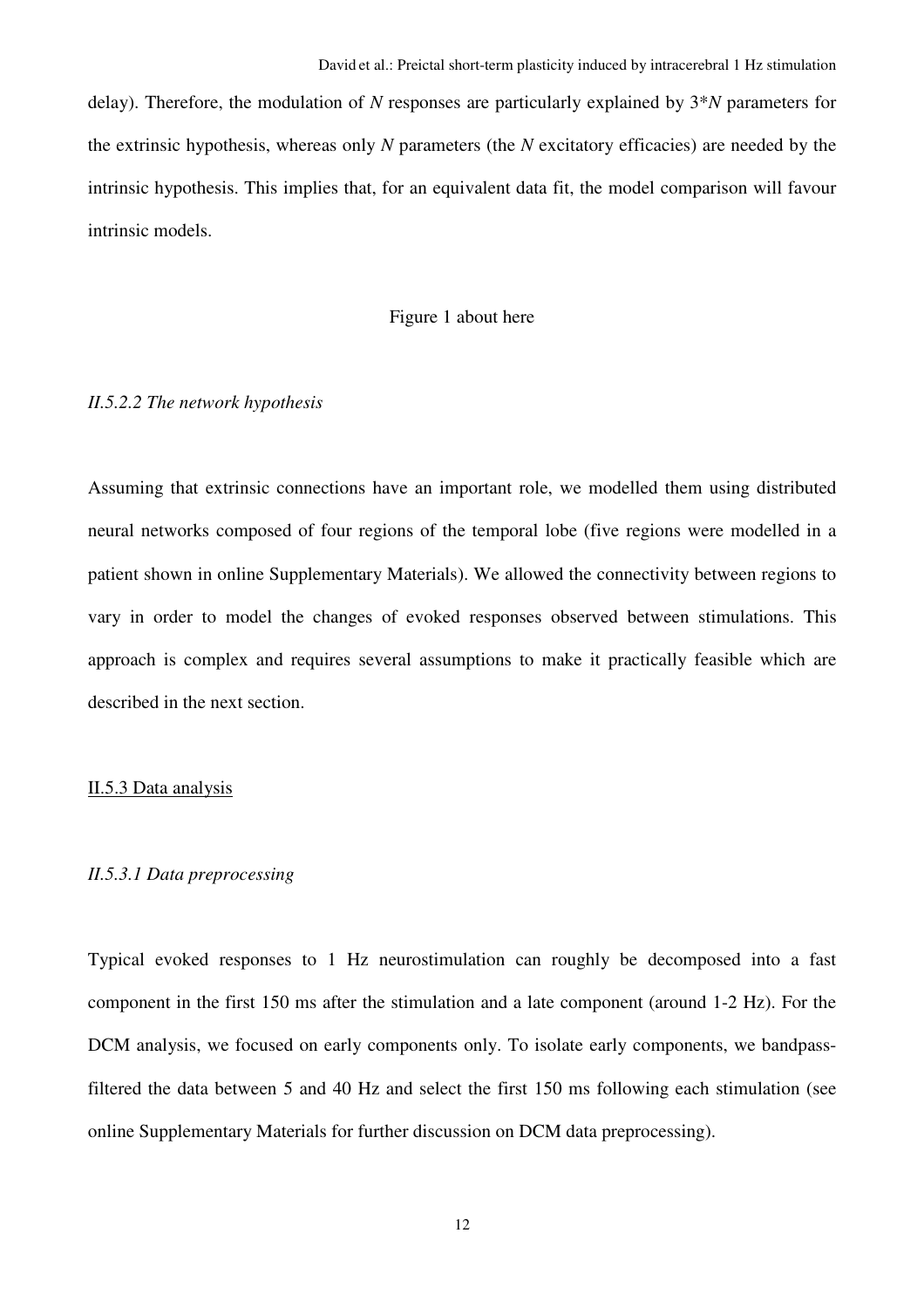#### *II.5.3.2 Prior values of model parameters*

As a first intracranial DCM study, we have chosen to make as few modifications as possible from the standard DCM for EEG (David et al., 2006a). To fit fast responses, we changed the DCM prior expectation of two sets of parameters: (i) excitatory and inhibitory fast time constants were set to 4 ms (instead of the standard 10 ms), (ii) propagation delays were set to 1 ms (instead of the standard 5 ms) because studied structures were close to each other. Otherwise, we took standard prior values (David et al., 2006a).

*II.5.3.3 Patient selection, network architecture and searching procedure to test the network hypothesis* 

Testing the network hypothesis required to record activity in the stimulated region to allow the reconstruction of information transfer from the stimulated site to other parts of the network. Four contacts in the same region (two for stimulation, two for recording) were thus needed, which is not common to obtain due to the respective size of the electrode leads and of the structures explored. We were able to select only four patients (Patients 2, 7, 13 and 19) who met this important requirement.

Acknowledging the restricted neurophysiological plausibility of the DCM neural mass model for the different temporal structures, the distinction between forward, backward and lateral connections which is based on the distinction of the connection pattern between cortical layers was not tenable. Therefore, we have chosen to assume that all connections used in tested models were lateral. Lateral connections are symmetrical, which implies in neurodynamical terms that, if two regions are strongly bidirectionally coupled, they will oscillate with the same phase. If the coupling is asymmetrical, then the driving region can be easily differentiated from the driven region based on temporal precedence analysis.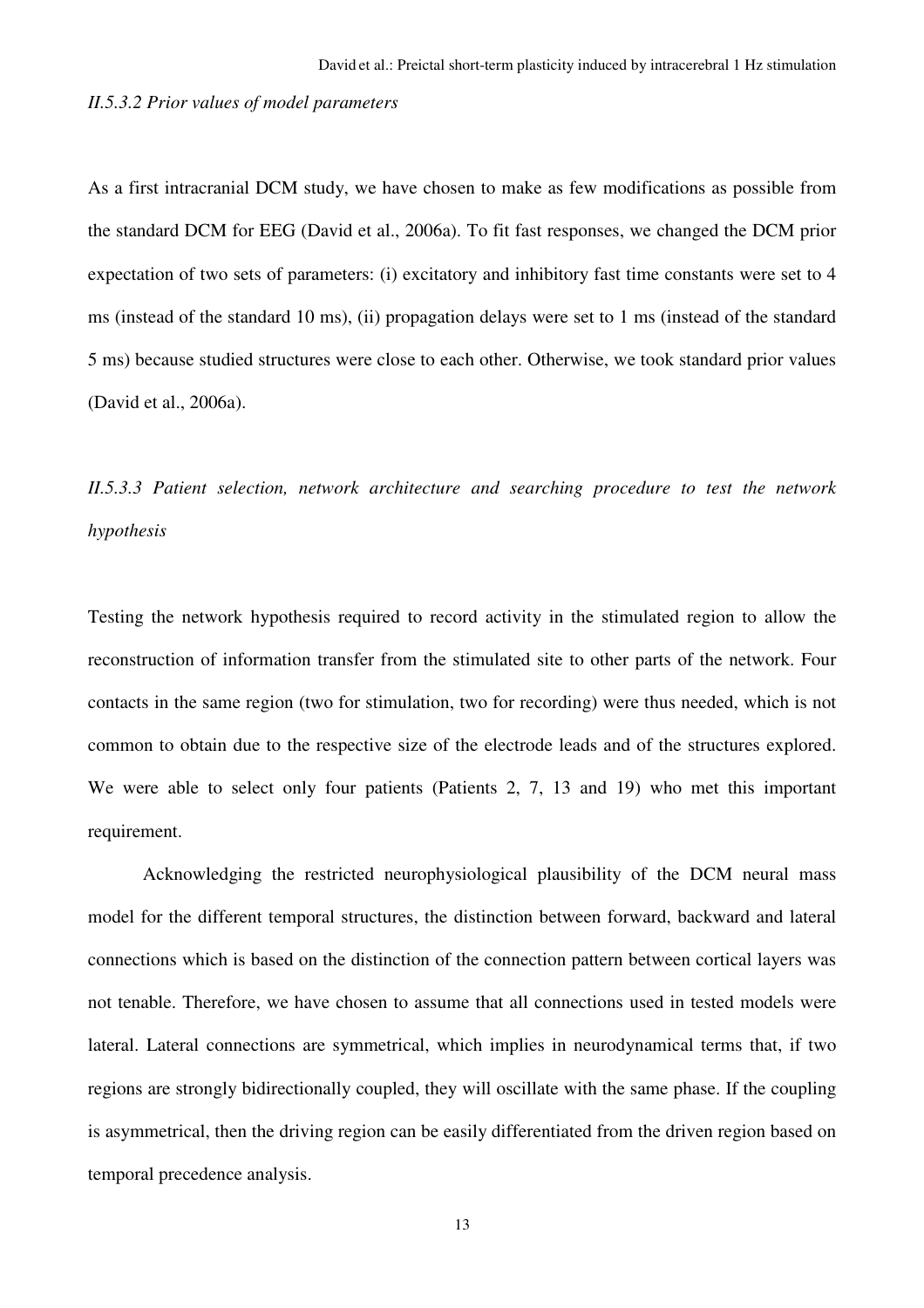The neurostimulation was modelled with a single extrinsic input to the region which was stimulated. Assuming (i) that all regions were connected in some direct or indirect way to the stimulated region, and (ii) that all possible connections were lateral and could express a short-term plasticity (*i.e.* were modulated through time), we calculated that 2432 models, in models composed of four regions, were possible candidates. Those models differ by their topology (existing connections between regions) assumed *a priori*. Given that it took approximately 2 hours to estimate the parameters of each model, it was obviously not possible to test every model. Thus, an alternative searching procedure was designed to converge quickly towards what could be the most plausible model:

#### **Step 1:**

Initialisation: Create the model with connections from the stimulated region to all other regions. Estimate parameters and compute the model evidence. Initialise the best model with this model.

#### **Step 2:**

Step 2.1: Identify the connections possible to add (in one step).

- Step 2.2: Loop on these connections and, for each added connections, compute the model evidence.
- Step 2.3: If a better model was found in Step 2.2, update the best model and go to Step 2. Otherwise go to Step 3.

#### **Step 3:**

- Step 3.1: Identify the connections possible to remove (in one step).
- Step 3.2: Loop on these connections and, for each removed connections, compute the model evidence.
- Step 3.3: If a better model was found in Step 3.2, update the best model and go to Step 2.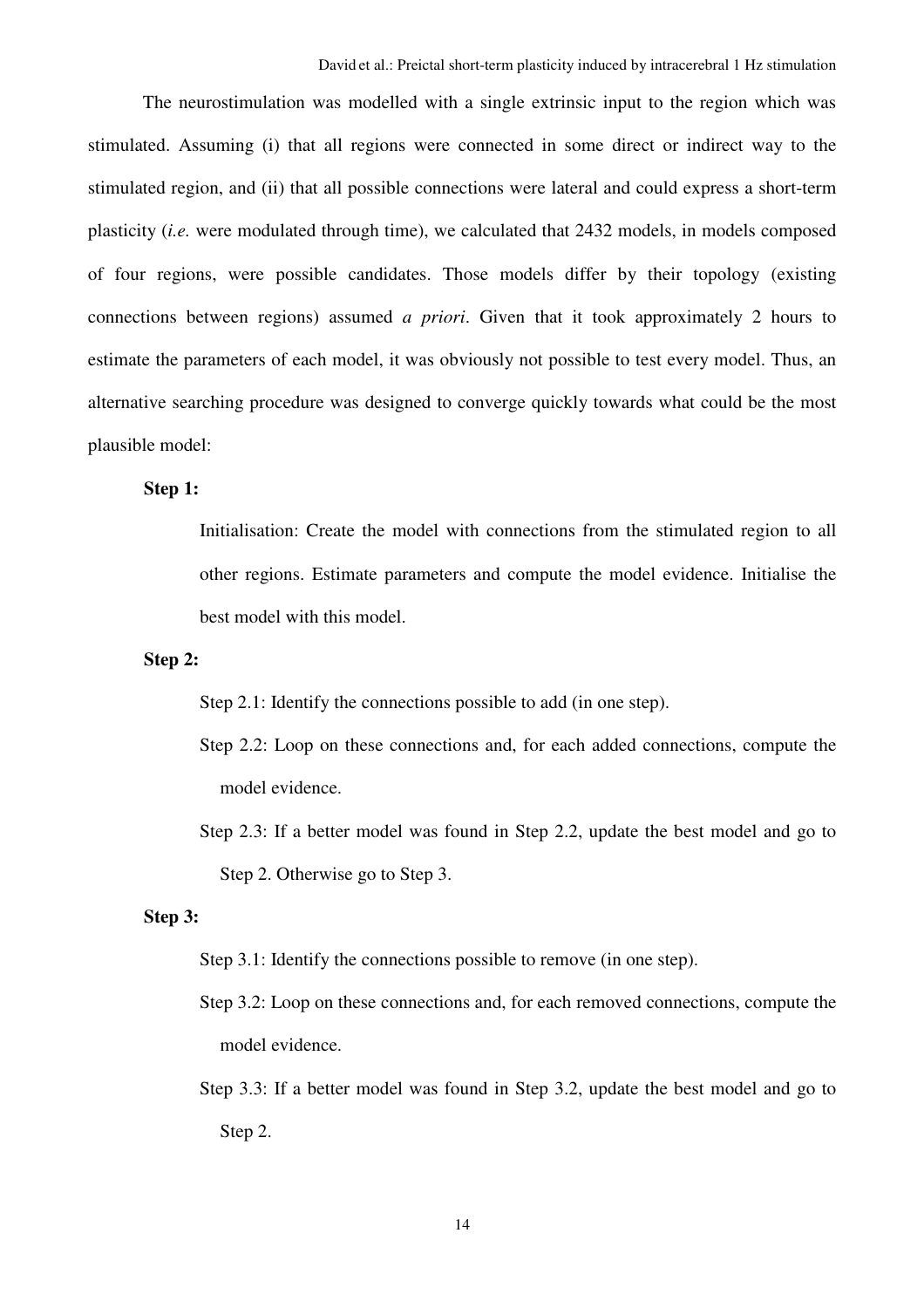Following this procedure, about 40 models were tested for each train of stimulations. Also, to save computational time, the searching procedure was performed on a data set composed only of the three first stimulations averaged together and of the three last (before seizure onset) stimulations averaged together. Then the parameters of the best model which was identified by the searching procedure were re-estimated using the full data set with all preictal stimulations.

#### **III. Results**

#### *III.1 Data description*

A prerequisite to 1 Hz electrical stimulation in the clinical setup at the Grenoble University Hospital is to induce seizures that resemble to spontaneous ones (Figure 2). This is particularly important to define those structures that are of low excitability threshold and may participate to the epileptogenic network. Only induced seizures exhibiting such an electro-clinical similarity were selected for further analysis of preictal evoked responses to stimulation.

Preictal evoked responses are only seen in brain regions thought to be either directly or indirectly connected to the site of stimulation. They are considered as physiological responses rather than closely related to some epileptic property of induced neural networks (Valentin et al., 2002). The number of components in evoked responses varied between recording sites and between patients. This is probably due to different patterns of connection where re-entrant loops do not have exactly the same effects on measured dynamics. The other observed phenomenon is the slow modulation of evoked responses over stimulation (Figure 3). We were able to distinguish a potentiation of evoked responses in most patients (18/20) and a depression of evoked responses in two patients only (Patients 4 and 6). We found no correlation between the type of response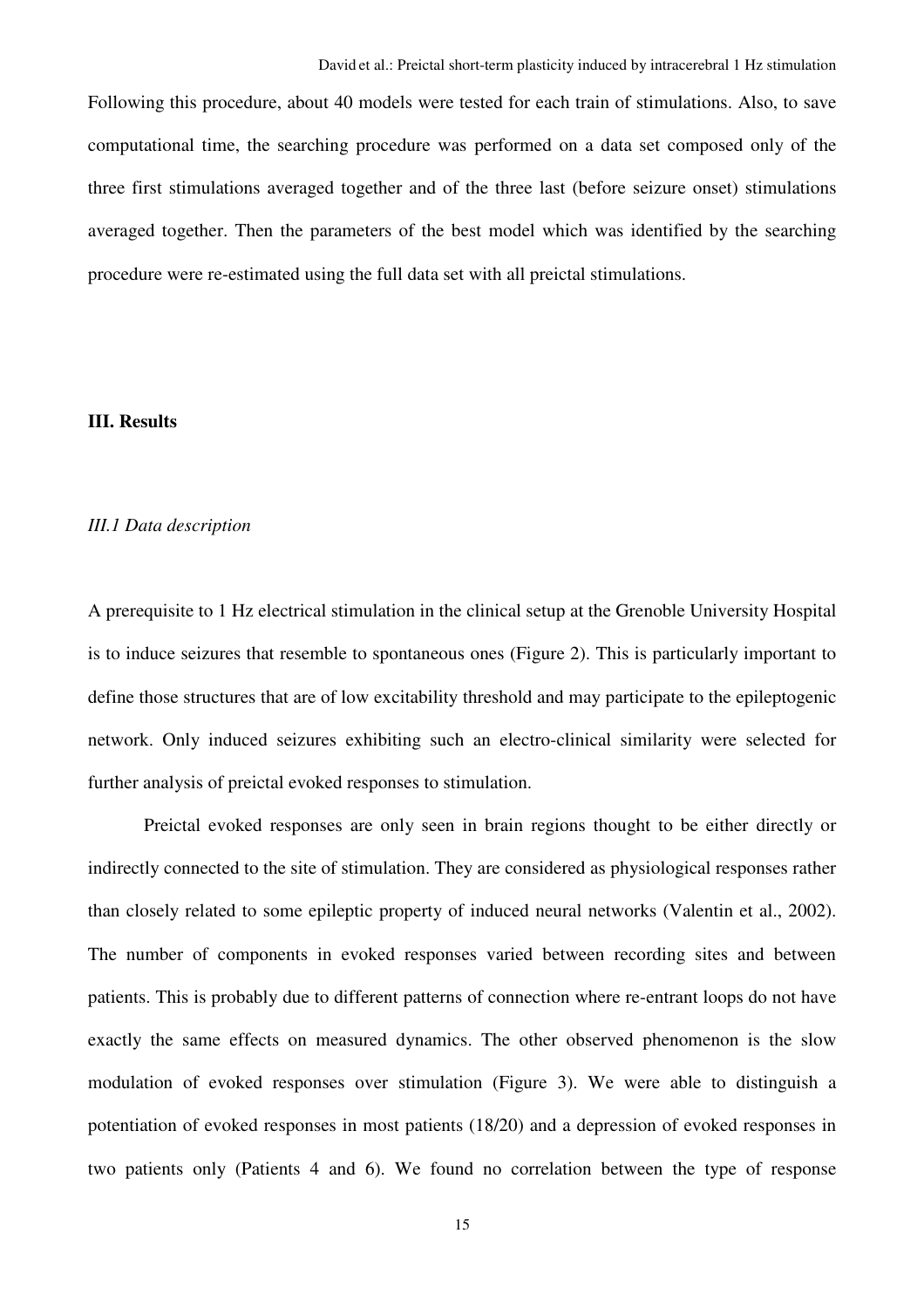modulation and/or the stimulation sites, the recording sites, the underlying pathology, the postoperative outcome described in Table 1.

#### Figures 2 & 3 about here

#### *III.2 Seizure onset localisation*

Figure 4 summarises the results about the SOZ localisation based on excitability and plasticity of stimulation-induced responses. For given values of thresholds  $T_E$  and  $T_P$ , three variables were used: (left) The *sensitivity*, which is the probability over patients that at least one electrode was selected; (middle) The *localisation accuracy*, which is the average over patients and selected electrodes of the minimal distance between each selected electrodes and the SOZ; (right) The average over patients of the *number of electrodes used to localise the seizure onset region*.

Under the assumption that a sensitivity of 0.9 is the minimal acceptable sensitivity for an automatic procedure of epileptic focus detection (white border in Figure 4), the green asterisk indicates the optimal  $T_E$  value ( $T_E$ =6.8) when no information about plasticity is taken into account. On average, the localisation accuracy is then equal to 7.8 mm and 4.1 electrode contacts are used for SOZ localisation. As a comparison, the SOZ was visually defined with 4.7 electrode contacts on average. The magenta asterisk indicates optimal threshold values when information about both excitability and plasticity is used ( $T_E$ =5.75;  $T_P$ =5.05). Then the localisation accuracy decreases to 4.4 mm and only 3.7 electrode contacts are used on average.

The best localisation accuracy on average was 2.3 mm ( $T_F$ =8.475;  $T_P$ =5.225, white asterisk in Figure 4) using only 2.4 electrode contacts. This corresponds to strong effects in both excitability and plasticity. However, the specificity with such parameters was equal to 0.73 only (because of multiple induced seizures in some patients, SOZ localisation was in fact successful in 17/20=85%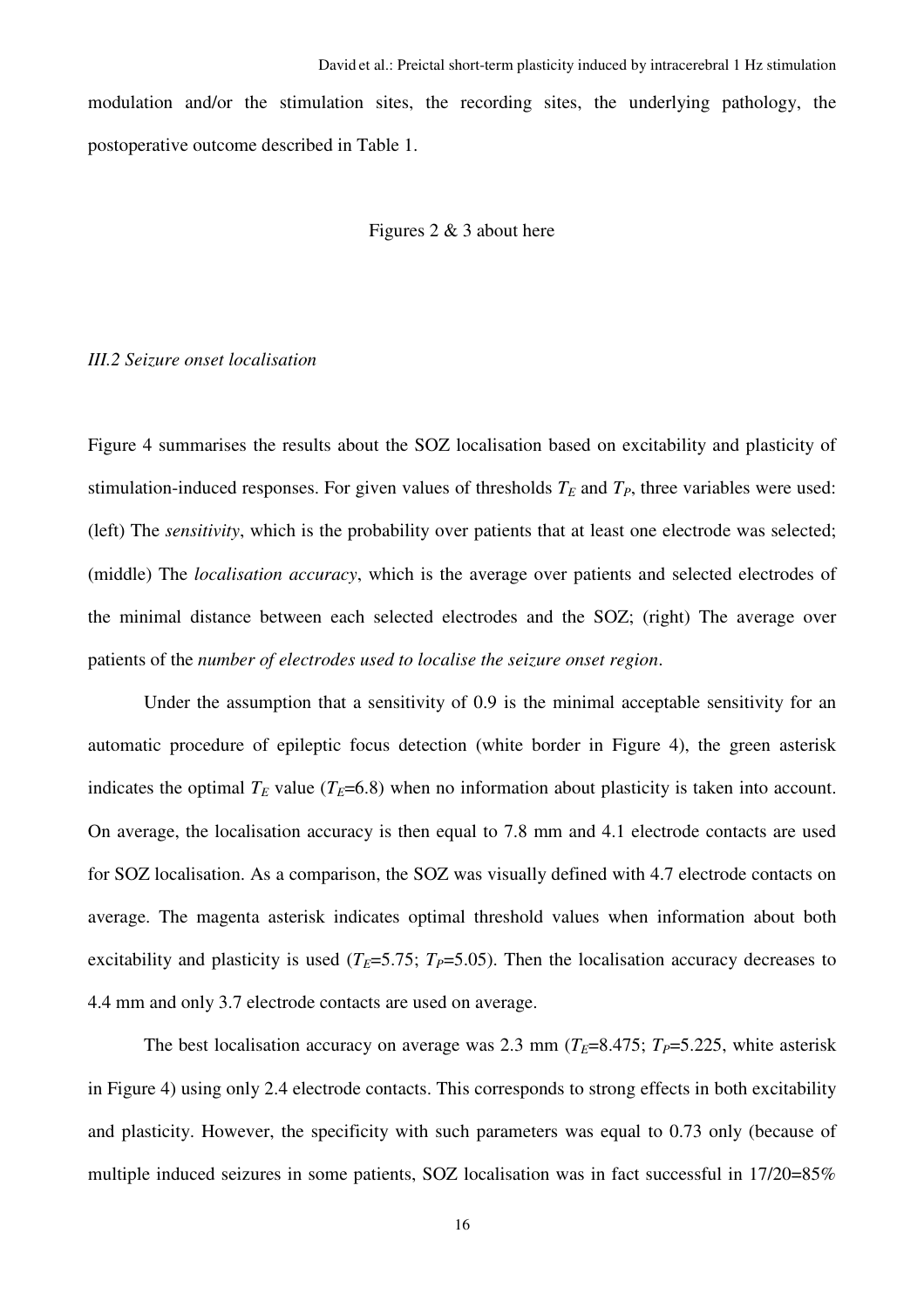of patients with these thresholds). The results of SOZ localisation with these optimal parameters are detailed in Table 2. It appears that there is no overlap between the SOZ defined visually and automatically in only one patient (Patient 5: amygdala *versus* anterior hippocampus). Otherwise the automatic procedure usually highlights a small subset of what can be defined visually.

#### Figure 4 & Table 2 about here

These results highly suggest that at least a part of the seizure onset zone is particularly prone to exhibit short-term plasticity during preictal 1 Hz stimulation. We will now investigate this phenomenon further using DCM.

#### *III.3 Dynamic Causal Modelling: The role of intrinsic and extrinsic connections*

DCM showed a good ability to fit the data as illustrated in Figure 5 with examples of recorded (grey curves) and adjusted (black curves) time series in two patients (Patient 8/Seizure 1 and Patient 18). According to the log-evidence obtained using AIC and BIC assumptions (Figure 6), six patients showed evidence for a modulation on intrinsic excitation (Patients 4, 5, 8, 11, 12, 20) and seven showed evidence of a modulation of extrinsic connections (Patients 1, 2, 7, 9, 13, 15, 18). Remaining seven patients showed no consistent or non-reproducible (in the case of several seizures) evidences. For the group analysis, the log-evidence averaged over all available seizures (30) was not consistent between AIC and BIC (Figure 6, right). As shown in Figure 5, the difference between extrinsic and intrinsic hypotheses was small, suggesting either that intrinsic excitatory connections alone, or extrinsic excitatory inputs to the focus alone, are modulated. However, we did often observe that several regions were modulated together by focal stimulation. This speaks for a more complex connectivity analysis, elaborated in the next section.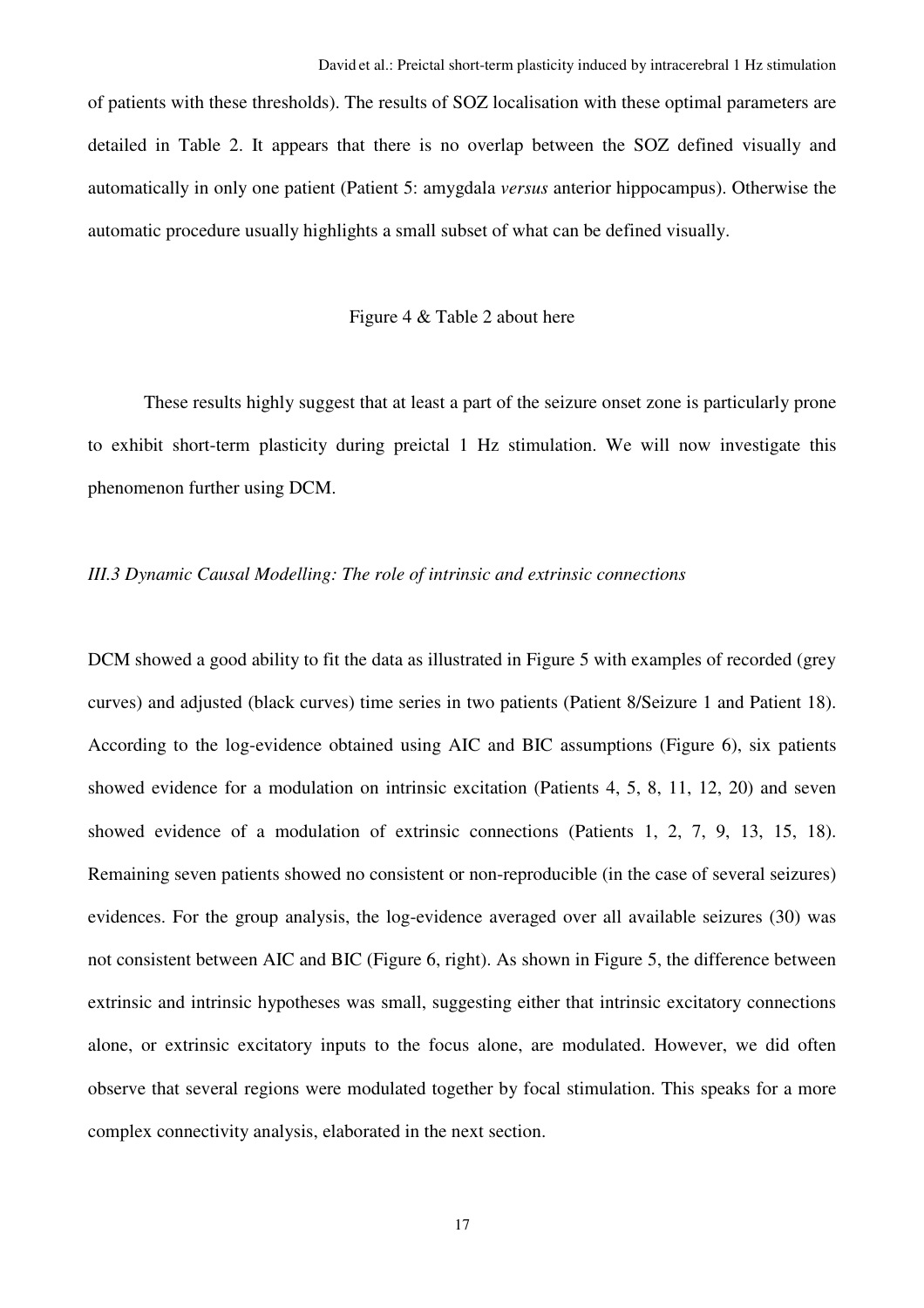Figures 5  $\&$  6 about here

#### *III.4 Dynamic Causal Modelling: The network hypothesis*

We present below the results obtained in the two patients stimulated in the amygdala (Patients 2  $\&$ 13). Patients 7 & 19, in whom seizures were induced twice, are discussed in the online Supplementary Materials.

#### III.4.1 Patient 2

This patient showed strong evoked responses in amygdala (Am, stimulated region), anterior hippocampus (AH, candidate focus), temporal pole (TP) and fusiform gyrus (FG). Those regions were included in the DCMs. Additional responses (weak and/or noisy) were found in the orbitofrontal cortex and insula. They were *a priori* excluded from the analysis. In the most plausible model (Figure 7), (i) Am sends projections to AH, TP and FG; (ii) AH is bidirectionnally coupled to Am and TP,; (iii) FG receives inputs from the Am and TP.

A progressive (between stimulations 1 and 20) increase of connectivity can be observed between Am and AH, in both directions. After stimulation 21, there is a large increase of connectivity from Am to AH and a decrease of connectivity from AH to Am. The connection between Am and AH appears thus critical in the preictal state. Am has also an impact on AH via TP since the connections from Am to TP and from TP to AH exhibit the same increase of connectivity as stimulations go along. The action of TP is enhanced by the recurrent loop formed by the feedback from AH onto TP. FG has a marginal role (receives inputs only and weak modulation of responses).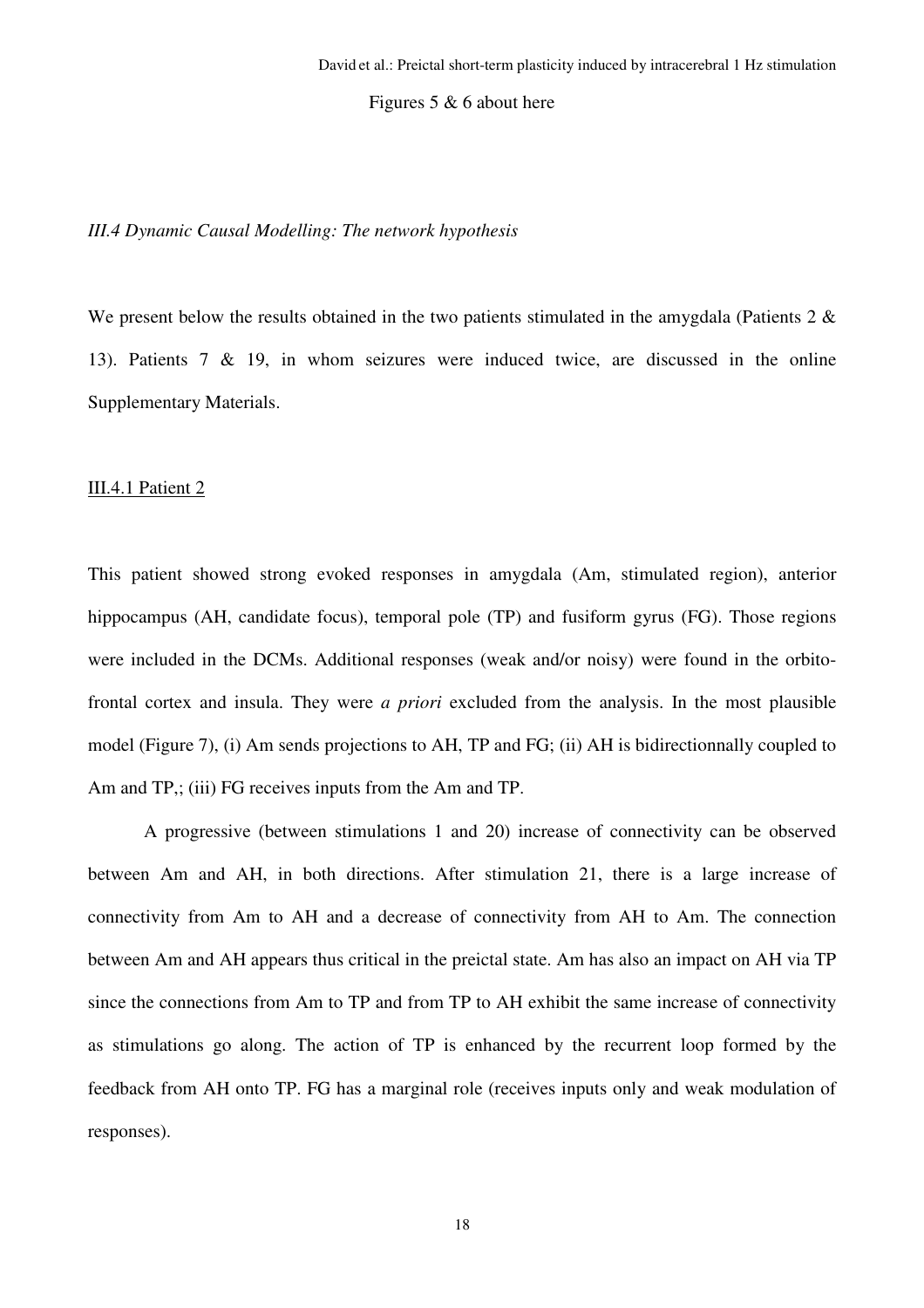To sum up, the DCM analysis in this patient suggests a critical role of recurrent loops between AH/Am and between AH/TP. The repetitive stimulation of Am may have the property to initiate a short term potentiation of the excitatory outputs of Am towards AH and TP which extends to the entirety of the recurrent loops which connect AH to TP and Am.

#### Figure 7 about here

#### III.4.2 Patient 13

The regions included in the DCMs of this patient were Am (stimulation site), AH (candidate focus), TP and middle temporal gyrus (T2). Additional weak responses were found in the anterior cingulate cortex and the insula and were *a priori* excluded from the analysis. Figure 8 shows the architecture of the most likely model: (i). Am sends projections to AH, TP and T2; (ii) AH receives inputs from AM via a relay in TP; (iii) T2 and TP are interconnected.

According to the strength of output connections, TP is the preferential target of Am, although the strength of that connection is reduced by repeated stimulations. The TP projections to T2 and AH are potentiated over stimulations and probably cause the observed dynamic changes in AH and T2. A weak suppression of TP responses due to a small decrease of the connection from Am to TP and from T2 to TP, is observed concomitantly with the potentiation of responses in AH and T2. Similarly to the previous patient, the estimated extrinsic inputs on Am are approximately constant over time, suggesting only weak intrinsic modulation of the amygdala excitability to neurostimulation.

To conclude, the DCM analysis suggests that, in this patient, repetitive stimulation of Am may induce a potentiation of projections of TP onto T2 and AH. The increase of inputs from TP to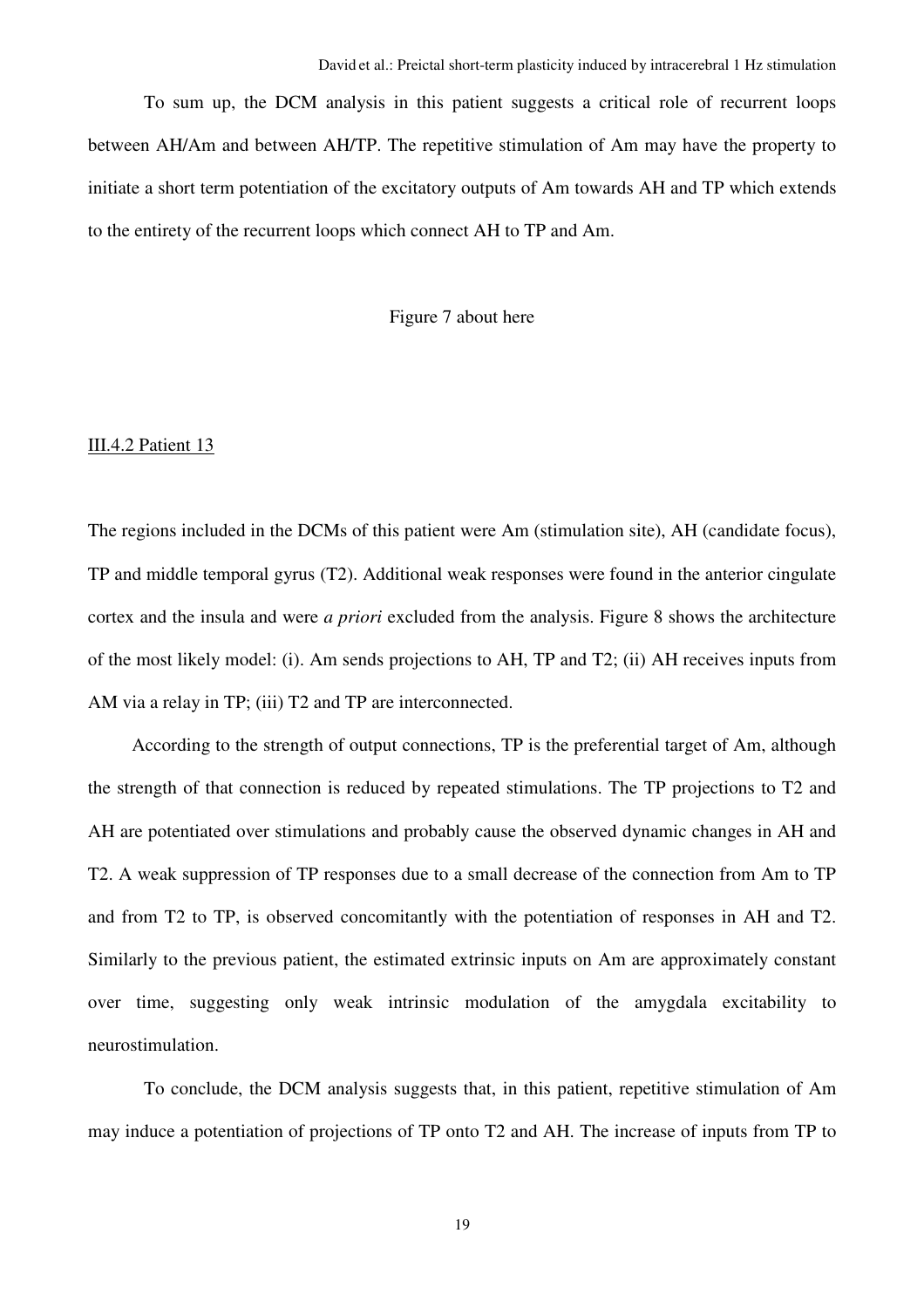AH would be the main determinant to favour the emergence of paroxysmal dynamics in AH that may subsequently propagate to other brain regions.

#### Figure 8 about here

#### **IV. Discussion**

Intracerebral stimulation is a powerful approach for epilepsy evaluation during presurgical monitoring of patients (Buser and Bancaud, 1983; Chauvel et al., 1993; Kahane et al., 1993; Kahane et al., 2004; Kalitzin et al., 2005; Schulz et al., 1997; Valentin et al., 2002; Valentin et al., 2005b; Valentin et al., 2005a; Wilson et al., 1998). A significantly greater paired pulse suppression of population post-synaptic potentials was found on the epileptogenic side compared to the controlateral side in MLTE patients (Wilson et al., 1998). Using single pulse electrical stimulation, it has been suggested that epileptogenic regions, in either temporal or frontal lobe epilepsy, could exhibit more delayed response (up to 1 s) than other regions which show only early responses (<100 ms) (Valentin et al., 2002; Valentin et al., 2005b; Valentin et al., 2005a). Using intermittent pulse stimulation in the 10-20 Hz frequency range, the spatial distribution of the excitability state in patients with TLE was found to be correlated with the most probable seizure onset zone (Kalitzin et al., 2005). In addition, and most importantly, the brain excitability was found to be the highest when seizure intervals were the shortest. This indicates that changes of excitability are a strong indicator of epileptogenic mechanisms.

Neurophysiological mechanisms underlying short-term plasticity in epileptic patients are best understood using *in vitro* experiments (Beck et al., 2000; Behr et al., 2001; Feng et al., 2003; Koch et al., 2005; Reichova and Sherman, 2004; Schmitz et al., 2001). In mesio-temporal lobe epilepsy (MTLE), paired-pulse induced changes of synaptic and intrinsic excitability are usually more easily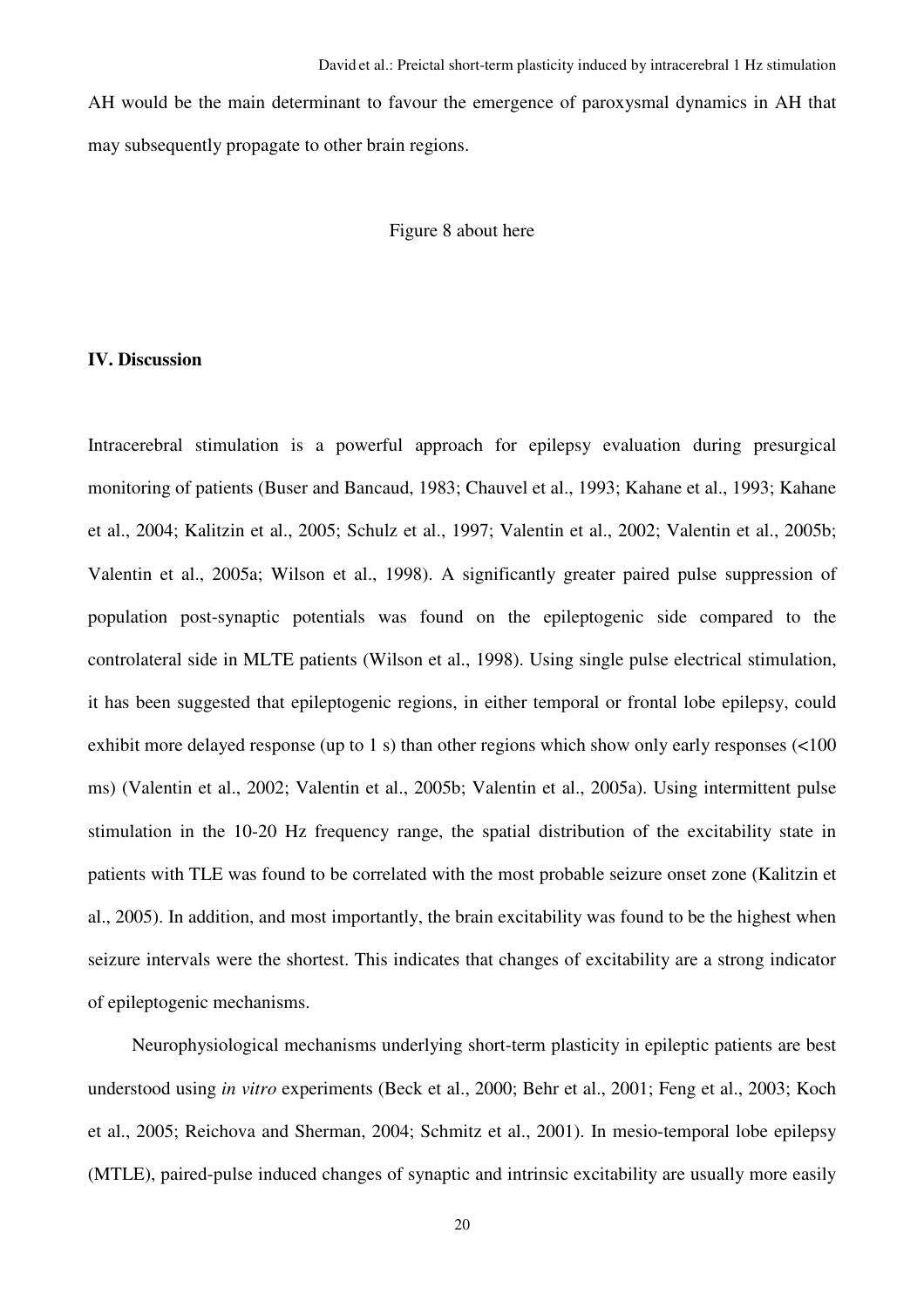observed in the hippocampus than in the neocortex (Koch et al., 2005). Systematically, modulation of NMDA or kainate receptors, depending on the structures involved, is found to be associated with electrically induced short-term plasticity in epilepsy. As shown by using trains of stimuli at different frequencies (Feng et al., 2003; Schiller and Bankirer, 2007), short-term plasticity is frequency-dependent and can be either inhibitory or excitatory. When repetitive stimulation has an anti-epileptic effect, this effect is mediated mainly by short-term synaptic depression of excitatory neurotransmission (Schiller and Bankirer, 2007). Analysing the different patterns of paired-pulse facilitation and paired-pulse inhibition may also give some insights for distinguishing neuronal drivers from neuronal modulators (Reichova and Sherman, 2004). In summary, *in vitro* experiments strongly suggest that repeated stimulations induce changes in neuronal properties that may be modelled and, possibly, estimated from iEEG signals in implanted patients.

 In this study, we have first operationally evaluated 1 Hz intracerebral stimulation for the identification of epileptogenic regions. We have correlated the visually defined seizure onset zone with regions selected by the means of the average standard deviations of stimulation-induced responses (excitability) and of the linear trend of the standard deviations of those responses (shortterm plasticity). As suggested by previous studies (Kalitzin et al., 2005; Schulz et al., 1997; Valentin et al., 2002; Valentin et al., 2005b; Valentin et al., 2005a) and by more than a decade of clinical practice with this experimental protocol (Kahane et al., 2004), a strong correlation was found between regions which showed strong responses to stimulation and clinically identified seizure onset zones. We then showed that regions exhibiting slowly varying responses were even more correlated to the SOZ, in part because they were more focal, adding new evidence for the involvement of fast synaptic plasticity in epileptogenic mechanisms. In agreement with (Kalitzin et al., 2005), we found that short-term potentiation was correlated to seizure onset in most patients (18/20). Our results do not mean that it is clinically relevant to delineate more focal epileptogenic regions, but they point towards the fact that, in the pool of putative epileptic regions, a limited number show fast changes of the shape of responses induced by stimulation. Besides the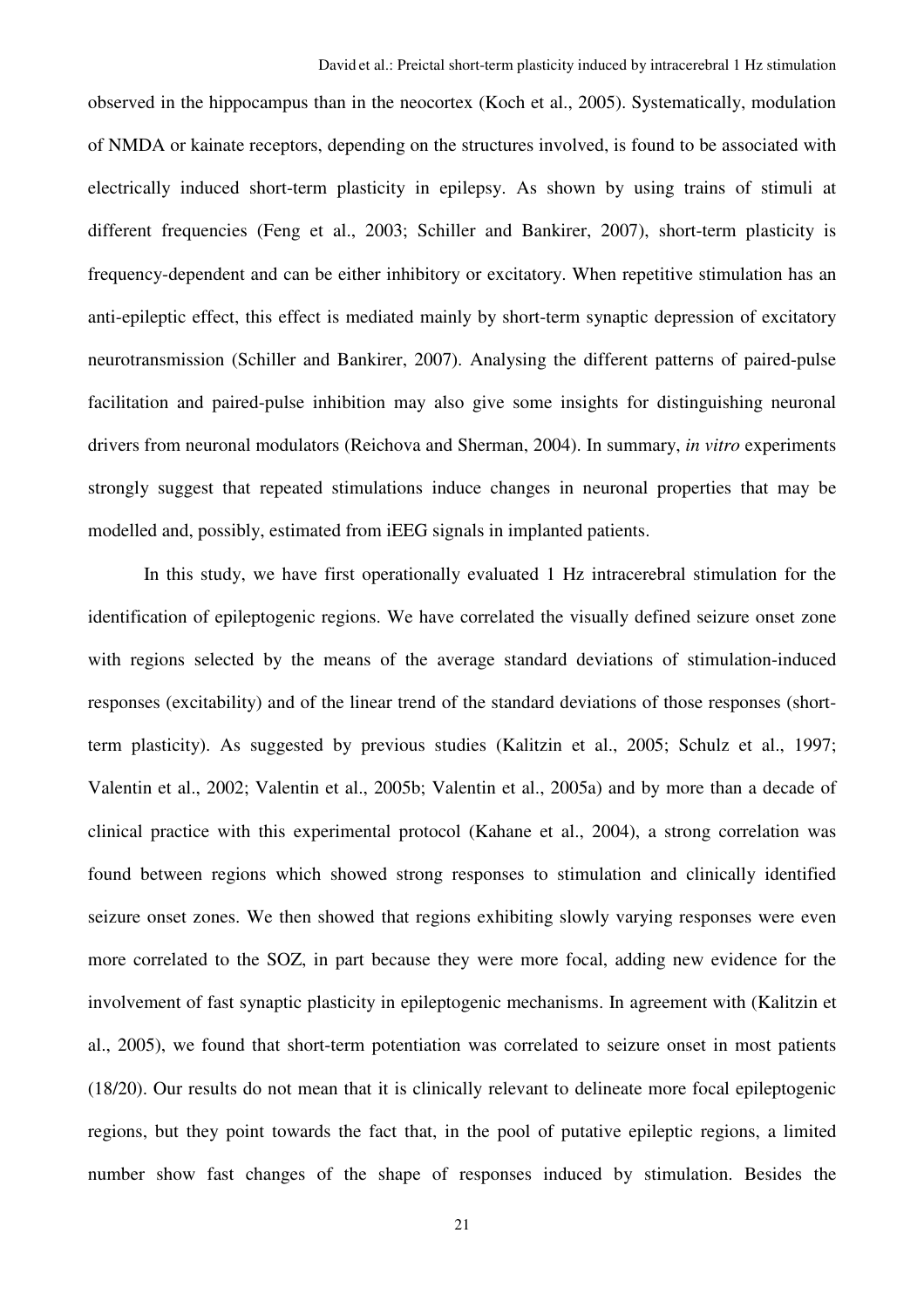localisation issue, searching for progressive modifications of neural responses to stimulations allows one to try to understand the transition between the interictal state and the ictal state. In that respect, further work is in progress to evaluate whether regions showing strong plasticity are correlated to regions exhibiting high frequency oscillations at seizure onset (Jirsch et al., 2006). Of course, our results rely on the assumption that the clinically defined (visually inspected) SOZ is a good marker of epileptogenic regions, which can be obviously a debatable issue (although used in clinical practice).

In contrast to *in vitro* studies, it is usually not possible to interact pharmacologically with the human brain *in vivo* to investigate neural mechanisms at the origins of the observed modulation of responses. Instead, we used a simple neural mass model to generate the iEEG signals of one or of several brain areas composed of inhibitory and excitatory neural populations (David et al., 2005). Our goal was to know whether the modulation of measured iEEG responses could be indeed thought of as a consequence of short-term plasticity of excitatory synaptic efficacies induced by repetitive stimulations. To do so, we have used DCM with two objectives: (i) to know whether it would be sufficient to assume that the modulation of synaptic efficacies is restricted to the putative focus or whether it would be expressed in other regions as well (extrinsic/intrinsic hypothesis); (ii) to study the connectivity in the temporal lobe and its short-term modulation during the preictal state of induced epileptic seizures (network hypothesis). In comparison to standard data driven approaches, DCM is unique because it proceeds to a connectivity analysis of macroscopic electrical data using neuronal models. Therefore, the estimated connectivity can be expressed directly in neuronal terms, *i.e.* synaptic efficacies, in contradistinction with other approaches based on correlation/synchronisation (David et al., 2004; Schindler et al., 2007) or multivariate autoregressive models (Baccala and Sameshima, 2001; Kaminski et al., 2001). This represents an important step forward a better understanding of brain functions.

For simplicity, we used the standard architecture of the neural mass model of DCM for EEG (David et al., 2006a; Kiebel et al., 2006). This is a basic model of a cortical macro-column of the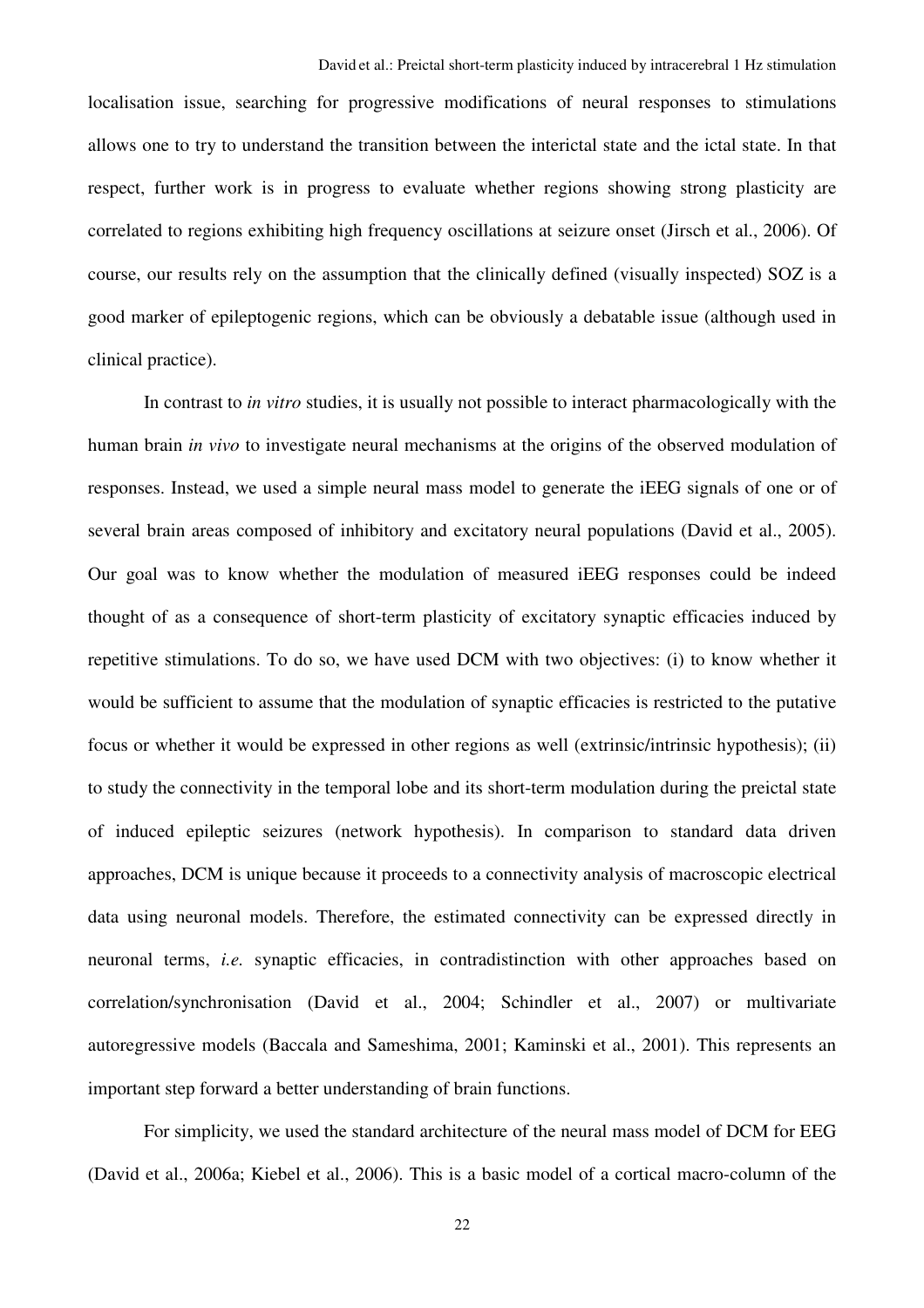visual cortex (Jansen and Rit, 1995). Given that the cytoarchitecture of most structures in the temporal lobe does not conform to what can be found in the striate visual cortex, this model is certainly not the optimal neuronal model. However our objective was not to deal with a highly plausible neuronal model. Using the Jansen model as modified in (David et al., 2005) was simply a way to summarise the complex neuronal interactions in a neural mass model which has been shown to capture the basic dynamics of most types of EEG signals (David et al., 2004; David et al., 2005; David et al., 2006a; David et al., 2006b; David and Friston, 2003; Jansen and Rit, 1995; Kiebel et al., 2006; Wendling et al., 2000; Wendling et al., 2001). In fact, the departure from the proposed neuronal architecture of the true underlying neural networks was somewhat corrected for by the estimation of model parameters which adapts the dynamics generated by the model to the measured data. In addition, as we were most interested in the modulation of excitatory connections in a broad sense, the intrinsic architecture of brain regions was, to some extent, of no interest. More realistic models, *i.e.* with neural circuitry adapted to the different structures of the brain, would certainly be more convincing to study closely neural mechanisms that may be involved in specific regions or pathologies. However, development of specific models for temporal lobe epilepsy was out of the scope of this study. Future research is needed to evaluate the importance of refining the neural architecture of the models used in DCM.

After a group analysis including 30 seizures recorded in 20 patients, we did not find any evidence in favour of the two competing hypotheses about the role of extrinsic and intrinsic connections to the epileptic focus. It suggests first that observed short-term plasticity may be restricted to neural networks located in the epileptic focus. But it is equally plausible that the modulation of the shape of evoked responses may be due to the modulation of interregional connectivity. Given the fact that strong modulations were often observed simultaneously in multiple regions, we investigated further the hypothesis that the modulation is expressed at the level of connections between different regions belonging to the distributed network.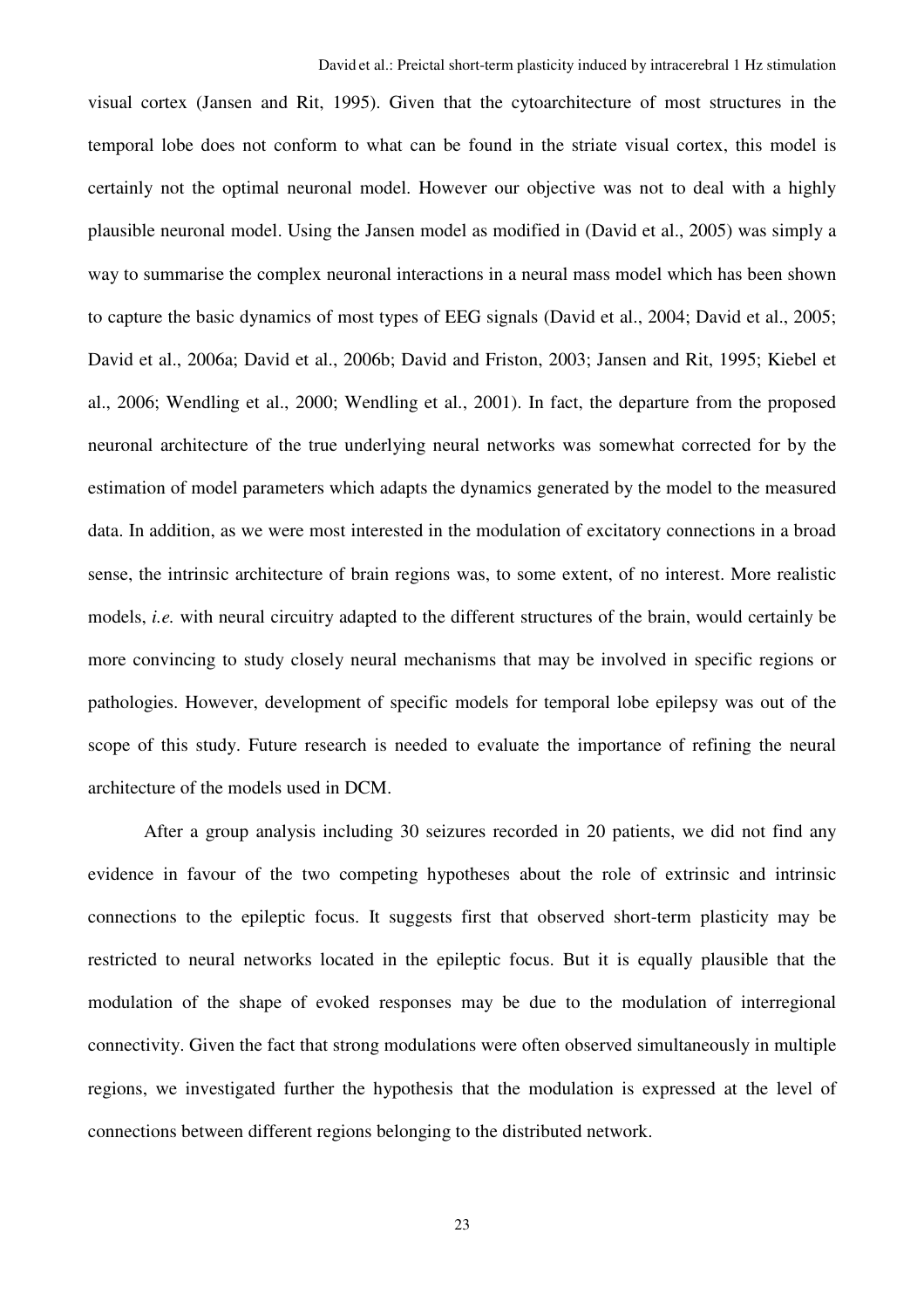As an important selection criterion to test the network hypothesis, we imposed the stimulated structure to be also recorded, thereby restricting the analysis to four patients. Two patients were stimulated in amygdala (main text), one patient was stimulated twice in the fusiform gyrus (online Supplementary Materials), and the last patient was stimulated in the temporal pole and in the temporal neocortex T4 (online Supplementary Materials). By comparing the two patients stimulated in the amygdala (Patients 2 and 13), we will now discuss the reproducibility of DCM results between patients. Within-patient reproducibility is discussed in online Supplementary Materials using the patient stimulated twice in the fusiform gyrus (Patient 19). Finally, the reproducibility of the effects of neurostimulation in regard to a change of the site of stimulation is discussed using the fourth patient (Patient 7) in online Supplementary Materials.

The two patients stimulated in the amygdala showed a strong increase of the amplitude of responses in the anterior hippocampus a few stimulations (five in Patient 2, three in Patient 13) before the seizure onset. In both patients, this corresponded to an increase of effective connectivity between the temporal pole and the anterior hippocampus (Figures  $7 \& 8$ ). In Patient 2, the direct influence of the amygdala onto the anterior hippocampus was also increased (Figure 7). These connections are supported by anatomical studies (Chabardes et al., 2002): the hippocampus receives afferents from all over the anterior temporal cortex and an amygdalo-temporal fascicle which originates at the rostrolateral surface of the amygdala and specifically connects to the temporal pole has been described in human (Klingler and Gloor, 1960). Furthermore, it has been suggested from visual analysis of iEEG recordings that the temporal pole may be a determinant structure, concomitantly with the hippocampus, during the onset of seizures in temporal lobe epilepsy in many patients (Chabardes et al., 2005; Kahane et al., 2002). The results obtained from the DCM study in those two patients agree with this part of the literature. They also call for an interpretation of the genesis of a certain type of mesial temporal lobe epilepsy as a preictal increase of the hippocampal afferents coming from the temporal pole, which could be triggered by the amygdala. This putative type of mesial temporal lobe epilepsy remains to be fully characterised. Note that an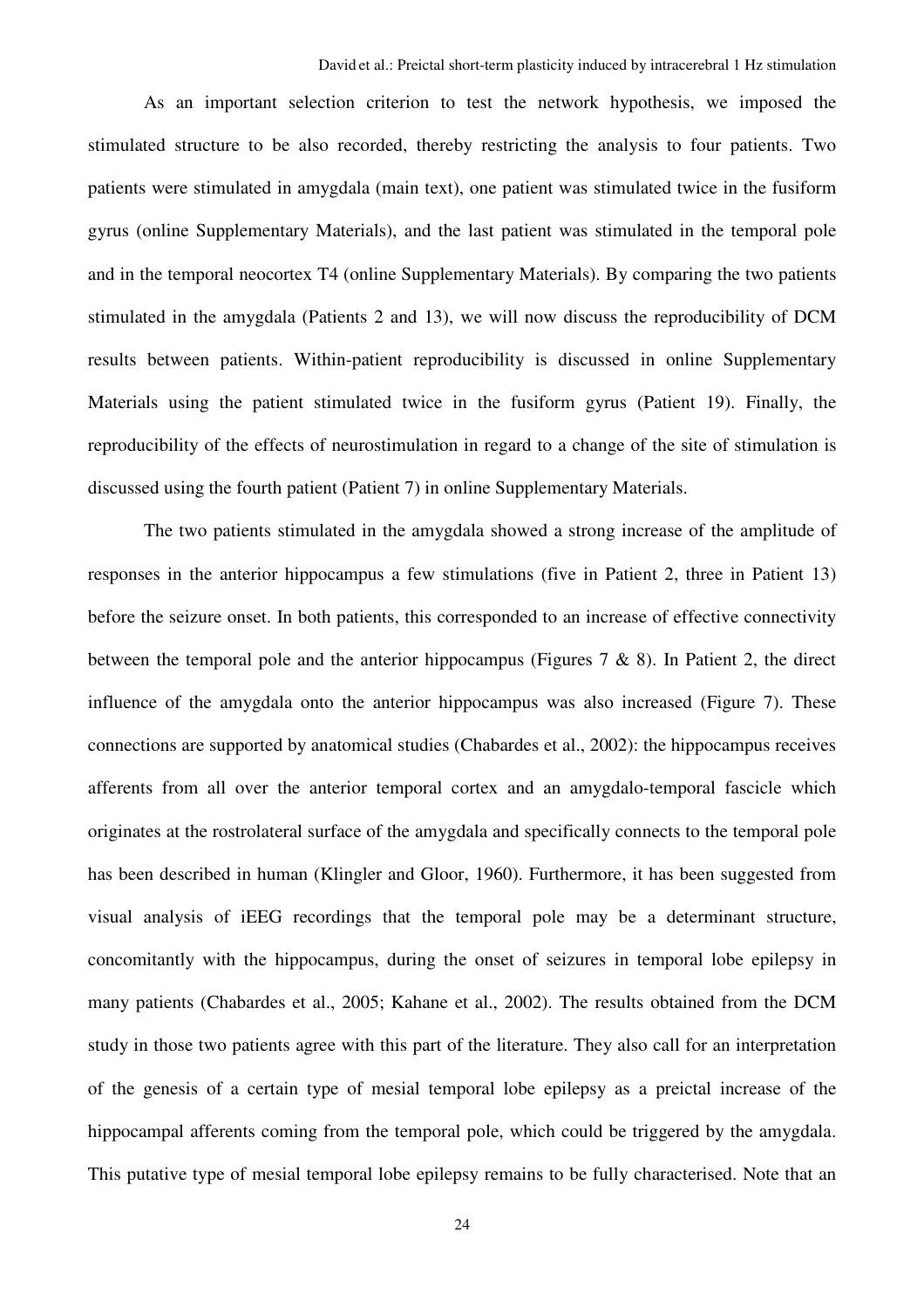increase of synaptic connectivity induces an increase of synchrony between distant regions. Such pre-ictal synchronisation associated with a pre-ictal increase of synaptic connectivity has been described between mesial structures (Bartolomei et al., 2004).

#### **V. Conclusion**

We have shown that a limited number of structures in temporal lobe epilepsy, identifiable to the candidate epileptic focus, is particularly prone to express fast changes in their responses to repetitive 1 Hz neurostimulation. In our small cohort of patients, we did not find any correlation between expressed plasticity and patients' pathologies. However, studying short-term plasticity may constitute an added value more easily exploitable in prospective studies than in retrospective studies such as ours. The signal analysis to identify changes in the shape or amplitude of responses induced by neurostimulation is rather straightforward and can be used in clinical routine. The biophysical description of short-term plasticity in epilepsy is much more difficult to perform, though extremely interesting to understand epileptogenic mechanisms. In particular, it is time-consuming because it implies nonlinear identification of complex dynamical systems. However such approach is still in its infancy and is likely to be developed further in the near future. For instance, an important issue is to better understand the intrinsic dynamics of short term plasticity: Why is it progressive? What is the meaning of apparent random fluctuations? Can it be used to infer more global dynamical features on neural networks? A first direction to answer to these questions, among other possibilities, has been proposed where the theory of autonomous systems has been combined to the formalism of DCM (David, 2007). Being able to deal with this sort of interrogations is a step forward in neuroimaging and electrophysiology data analysis that will allow new interpretations of clinical and physiological data in integrated neuroscience.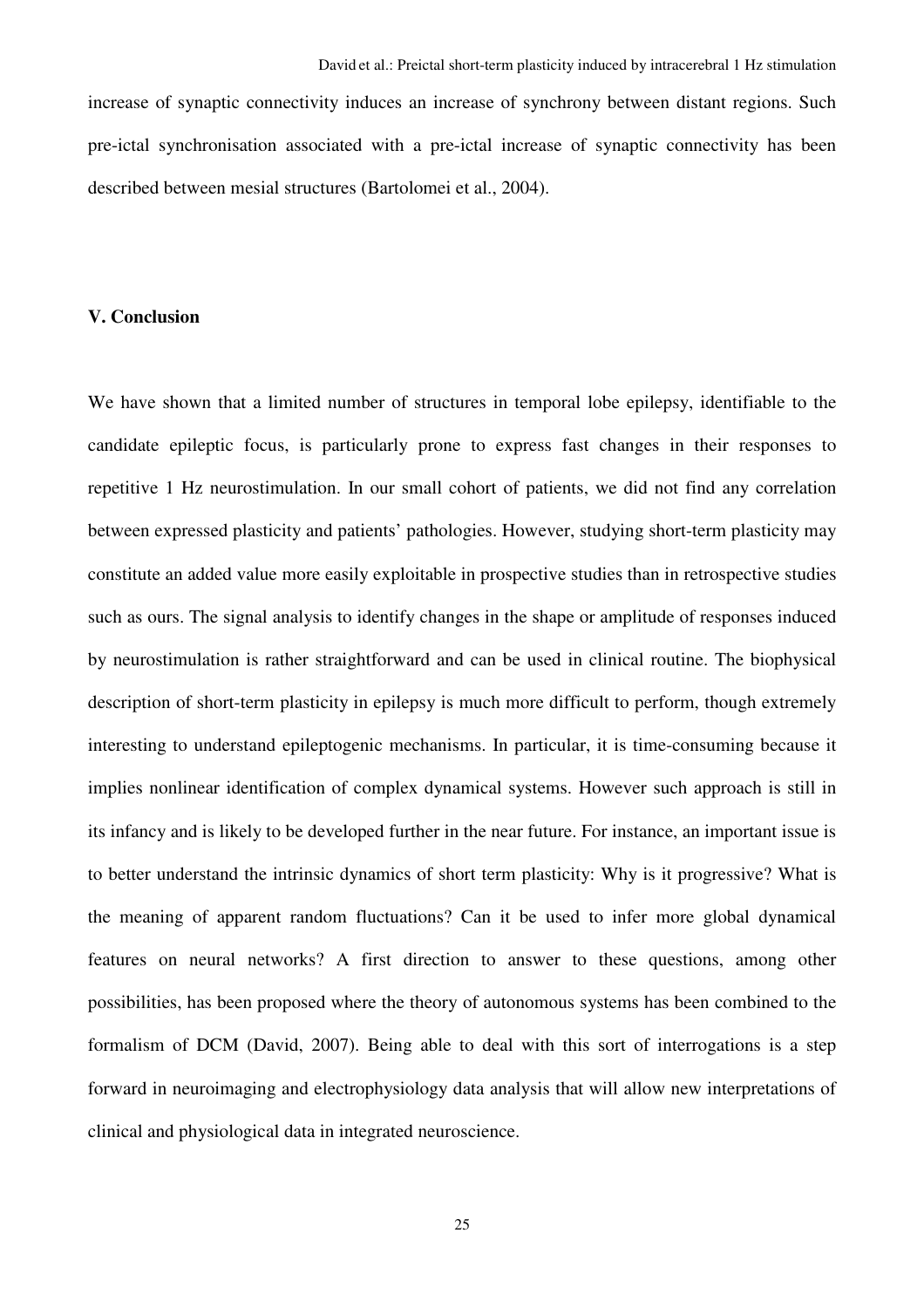## **Acknowledgements**

This study was supported by Inserm and the Erasmus program (A.W.).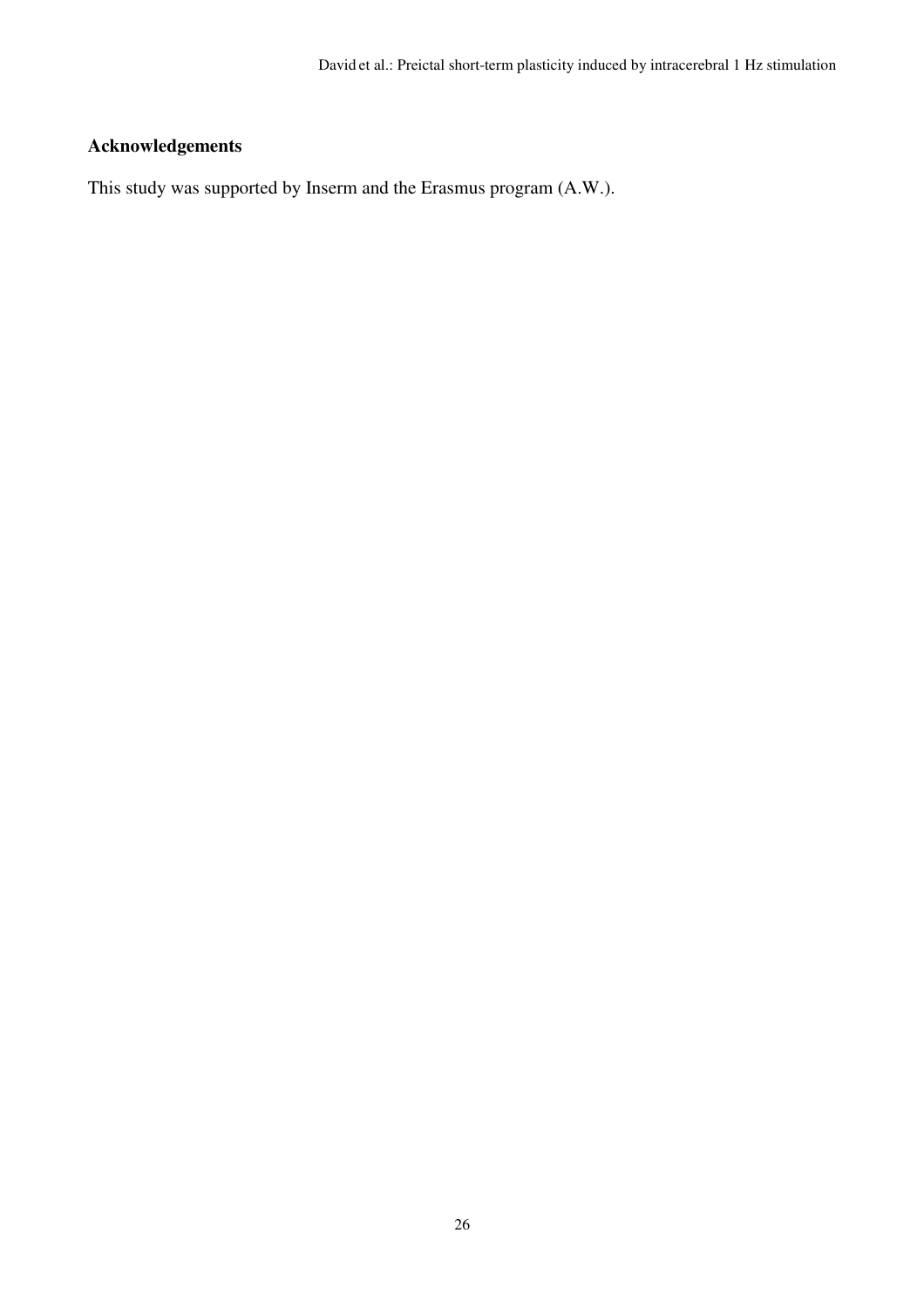#### **References**

- Baccala, L.A., Sameshima, K., 2001. Partial directed coherence: a new concept in neural structure determination. Biol.Cybern. 84, 463-474.
- Bartolomei, F., Wendling, F., Regis, J., Gavaret, M., Guye, M., Chauvel, P., 2004. Pre-ictal synchronicity in limbic networks of mesial temporal lobe epilepsy. Epilepsy Res. 61, 89-104.
- Beck, H., Goussakov, I.V., Lie, A., Helmstaedter, C., Elger, C.E., 2000. Synaptic plasticity in the human dentate gyrus. J.Neurosci. 20, 7080-7086.
- Behr, J., Heinemann, U., Mody, I., 2001. Kindling induces transient NMDA receptor-mediated facilitation of high-frequency input in the rat dentate gyrus. J.Neurophysiol. 85, 2195-2202.
- Buser, P., Bancaud, J., 1983. Unilateral connections between amygdala and hippocampus in man. A study of epileptic patients with depth electrodes. Electroencephalogr.Clin.Neurophysiol. 55, 1- 12.
- Chabardes, S., Kahane, P., Minotti, L., Hoffmann, D., Benabid, A.L., 2002. Anatomy of the temporal pole region. Epileptic.Disord. 4 Suppl 1, S9-15.
- Chabardes, S., Kahane, P., Minotti, L., Tassi, L., Grand, S., Hoffmann, D., Benabid, A.L., 2005. The temporopolar cortex plays a pivotal role in temporal lobe seizures. Brain 128, 1818-1831.
- Chauvel, P., Landre, E., Trottier, S., Vignel, J.P., Biraben, A., Devaux, B., Bancaud, J., 1993. Electrical stimulation with intracerebral electrodes to evoke seizures. Adv.Neurol. 63, 115-121.
- Crick, F., Koch, C., 1998. Constraints on cortical and thalamic projections: the no-strong-loops hypothesis. Nature 391, 245-250.
- David, O., 2007. Dynamic causal models and autopoietic systems. Biol.Res.
- David, O., Cosmelli, D., Friston, K.J., 2004. Evaluation of different measures of functional connectivity using a neural mass model. Neuroimage. 21, 659-673.
- David, O., Friston, K.J., 2003. A neural mass model for MEG/EEG: coupling and neuronal dynamics. Neuroimage 20, 1743-1755.
- David, O., Harrison, L., Friston, K.J., 2005. Modelling event-related responses in the brain. Neuroimage 25, 756-770.
- David, O., Kiebel, S.J., Harrison, L.M., Mattout, J., Kilner, J.M., Friston, K.J., 2006a. Dynamic causal modeling of evoked responses in EEG and MEG. Neuroimage 30, 1255-1272.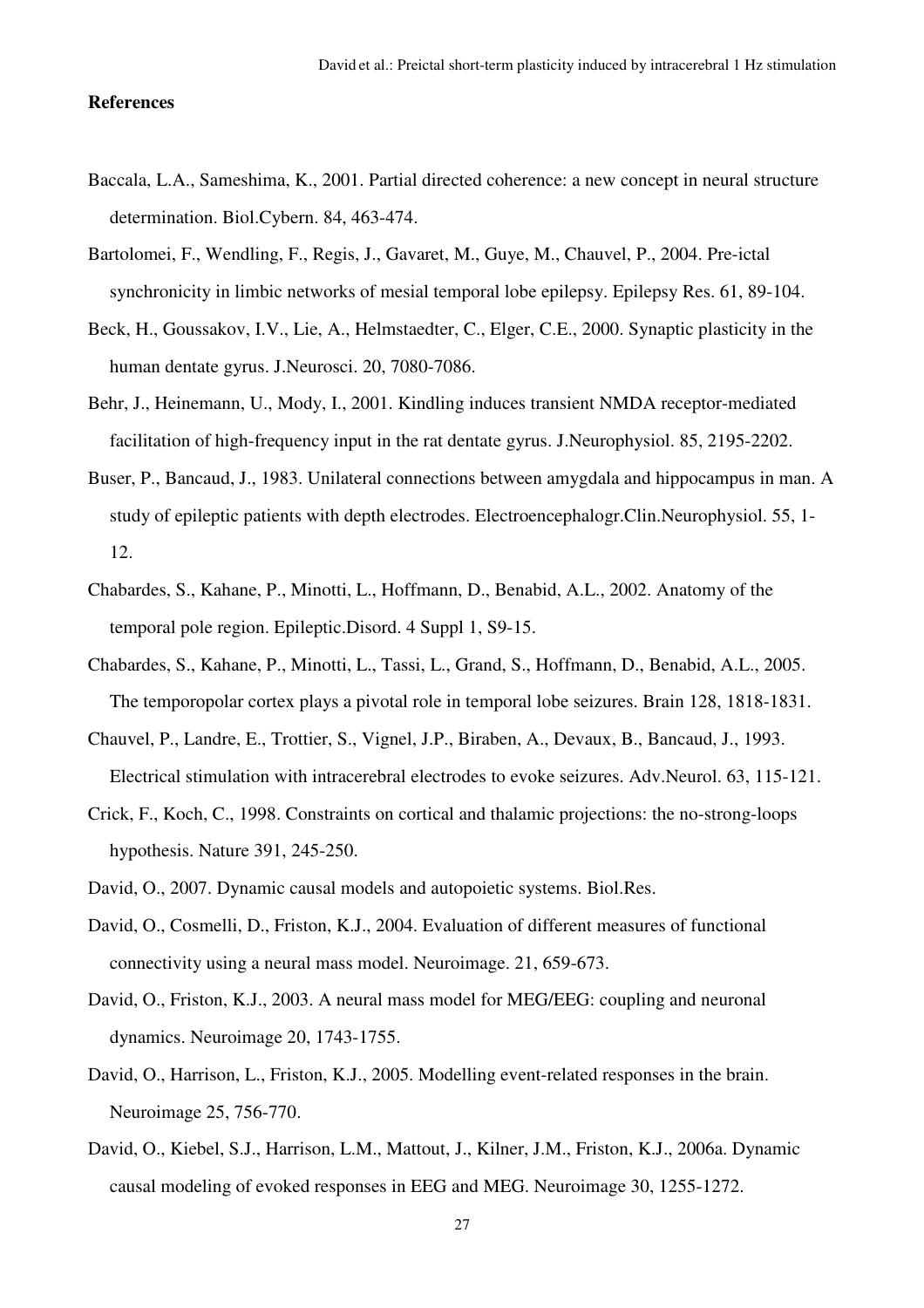- David, O., Kilner, J.M., Friston, K.J., 2006b. Mechanisms of evoked and induced responses in MEG/EEG. Neuroimage 31, 1580-1591.
- Feng, L., Molnar, P., Nadler, J.V., 2003. Short-term frequency-dependent plasticity at recurrent mossy fiber synapses of the epileptic brain. J.Neurosci. 23, 5381-5390.
- Friston, K.J., Harrison, L., Penny, W., 2003. Dynamic causal modelling. Neuroimage. 19, 1273- 1302.
- Garrido, M.I., Kilner, J.M., Kiebel, S.J., Stephan, K.E., Friston, K.J., 2007. Dynamic causal modelling of evoked potentials: A reproducibility study. Neuroimage.
- Jansen, B.H., Rit, V.G., 1995. Electroencephalogram and visual evoked potential generation in a mathematical model of coupled cortical columns. Biol.Cybern. 73, 357-366.
- Jirsch, J.D., Urrestarazu, E., LeVan, P., Olivier, A., Dubeau, F., Gotman, J., 2006. High-frequency oscillations during human focal seizures. Brain 129, 1593-1608.
- Kahane, P., Chabardes, S., Minotti, L., Hoffmann, D., Benabid, A.L., Munari, C., 2002. The role of the temporal pole in the genesis of temporal lobe seizures. Epileptic.Disord. 4 Suppl 1, S51-S58.
- Kahane, P., Landré, E., Minotti, L., Francione, S., Ryvlin, P., 2006. The Bancaud and Talairach view on the epileptogenic zone: a working hypothesis. Epileptic Disord 8, S16-S35.
- Kahane, P., Minotti, L., Hoffmann, D., Lachaux, J.-P., Ryvlin, P., 2004. Invasive EEG in the definition of the seizure onset zone: depth electrodes. In: Rosenow, F., Lüders, H.O. (Eds.), Handbook of Clinical Neurophysiology, Vol. 3. Elsevier BV, Amsterdam, pp. 109-133.
- Kahane, P., Tassi, L., Francione, S., Hoffmann, D., Lo, R.G., Munari, C., 1993. [Electroclinical manifestations elicited by intracerebral electric stimulation "shocks" in temporal lobe epilepsy]. Neurophysiol.Clin. 23, 305-326.
- Kalitzin, S., Velis, D., Suffczynski, P., Parra, J., da Silva, F.L., 2005. Electrical brain-stimulation paradigm for estimating the seizure onset site and the time to ictal transition in temporal lobe epilepsy. Clin.Neurophysiol. 116, 718-728.
- Kaminski, M., Ding, M., Truccolo, W.A., Bressler, S.L., 2001. Evaluating causal relations in neural systems: granger causality, directed transfer function and statistical assessment of significance. Biol.Cybern. 85, 145-157.
- Kiebel, S.J., David, O., Friston, K.J., 2006. Dynamic causal modelling of evoked responses in EEG/MEG with lead field parameterization. Neuroimage 30, 1273-1284.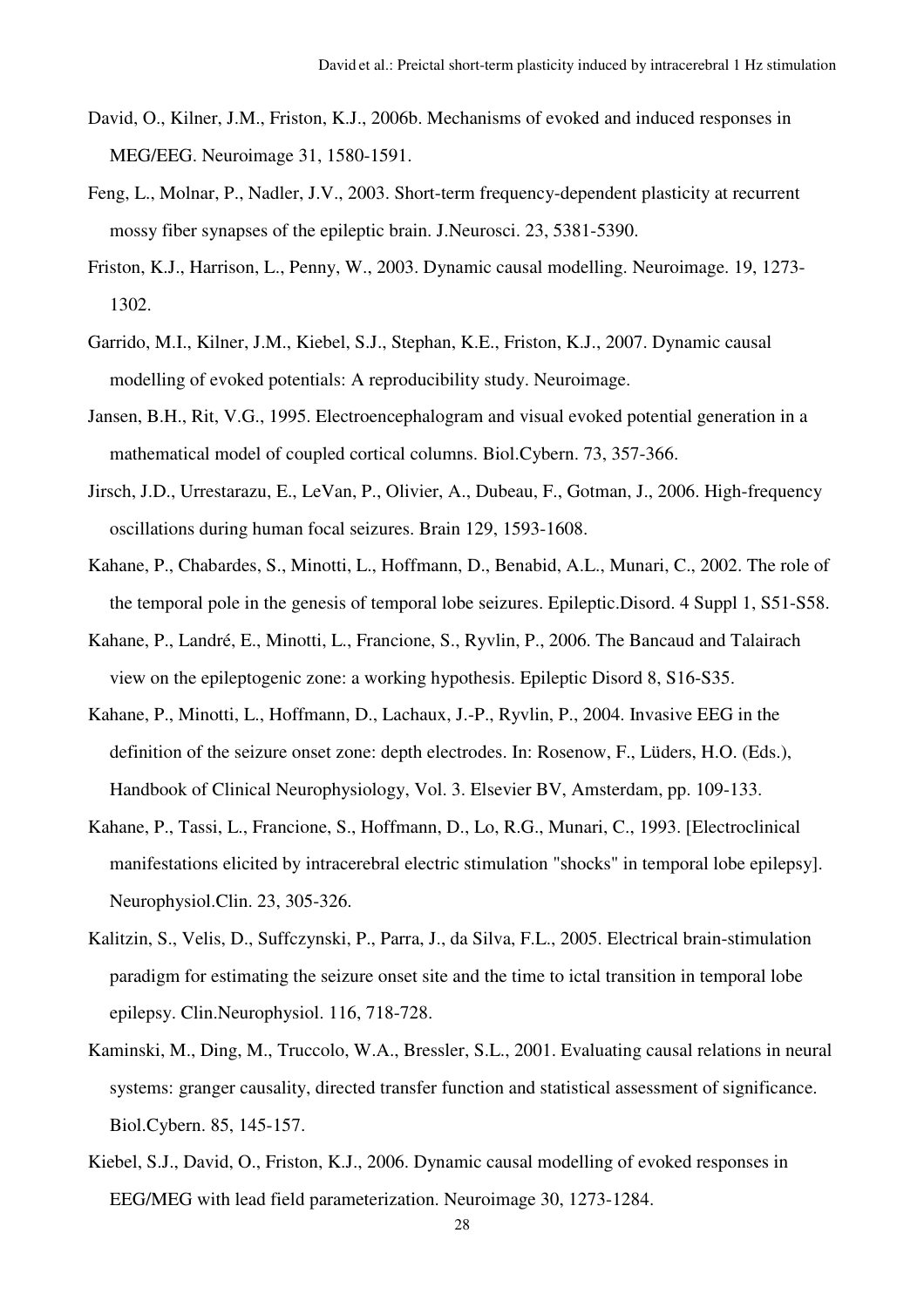- Kiebel, S.J., Garrido, M.I., Friston, K.J., 2007. Dynamic causal modelling of evoked responses: The role of intrinsic connections. Neuroimage 36, 332-345.
- Klingler, J., Gloor, P., 1960. The connections of the amygdala and of the anterior temporal cortex in the human brain. J.Comp Neurol. 115, 333-369.
- Koch, U.R., Musshoff, U., Pannek, H.W., Ebner, A., Wolf, P., Speckmann, E.J., Kohling, R., 2005. Intrinsic excitability, synaptic potentials, and short-term plasticity in human epileptic neocortex. J.Neurosci.Res. 80, 715-726.
- Penny, W., Stephan, K., Mechelli, A., Friston, K., 2004. Comparing dynamic causal models. Neuroimage.
- Reichova, I., Sherman, S.M., 2004. Somatosensory corticothalamic projections: distinguishing drivers from modulators. J.Neurophysiol. 92, 2185-2197.
- Rennie, C.J., Robinson, P.A., Wright, J.J., 2002. Unified neurophysical model of EEG spectra and evoked potentials. Biol.Cybern. 86, 457-471.
- Schiller, Y., Bankirer, Y., 2007. Cellular mechanisms underlying antiepileptic effects of low- and high-frequency electrical stimulation in acute epilepsy in neocortical brain slices in vitro. J.Neurophysiol. 97, 1887-1902.
- Schindler, K., Leung, H., Elger, C.E., Lehnertz, K., 2007. Assessing seizure dynamics by analysing the correlation structure of multichannel intracranial EEG. Brain 130, 65-77.
- Schmitz, D., Mellor, J., Nicoll, R.A., 2001. Presynaptic kainate receptor mediation of frequency facilitation at hippocampal mossy fiber synapses. Science 291, 1972-1976.
- Schulz, R., Luders, H.O., Tuxhorn, I., Ebner, A., Holthausen, H., Hoppe, M., Noachtar, S., Pannek, H., May, T., Wolf, P., 1997. Localization of epileptic auras induced on stimulation by subdural electrodes. Epilepsia 38, 1321-1329.
- Talairach, J., Tournoux, P., 1988. Co-planar stereotaxic atlas of the human brain. Thieme, Stuttgart.
- Valentin, A., Alarcon, G., Garcia-Seoane, J.J., Lacruz, M.E., Nayak, S.D., Honavar, M., Selway, R.P., Binnie, C.D., Polkey, C.E., 2005a. Single-pulse electrical stimulation identifies epileptogenic frontal cortex in the human brain. Neurology 65, 426-435.
- Valentin, A., Alarcon, G., Honavar, M., Garcia Seoane, J.J., Selway, R.P., Polkey, C.E., Binnie, C.D., 2005b. Single pulse electrical stimulation for identification of structural abnormalities and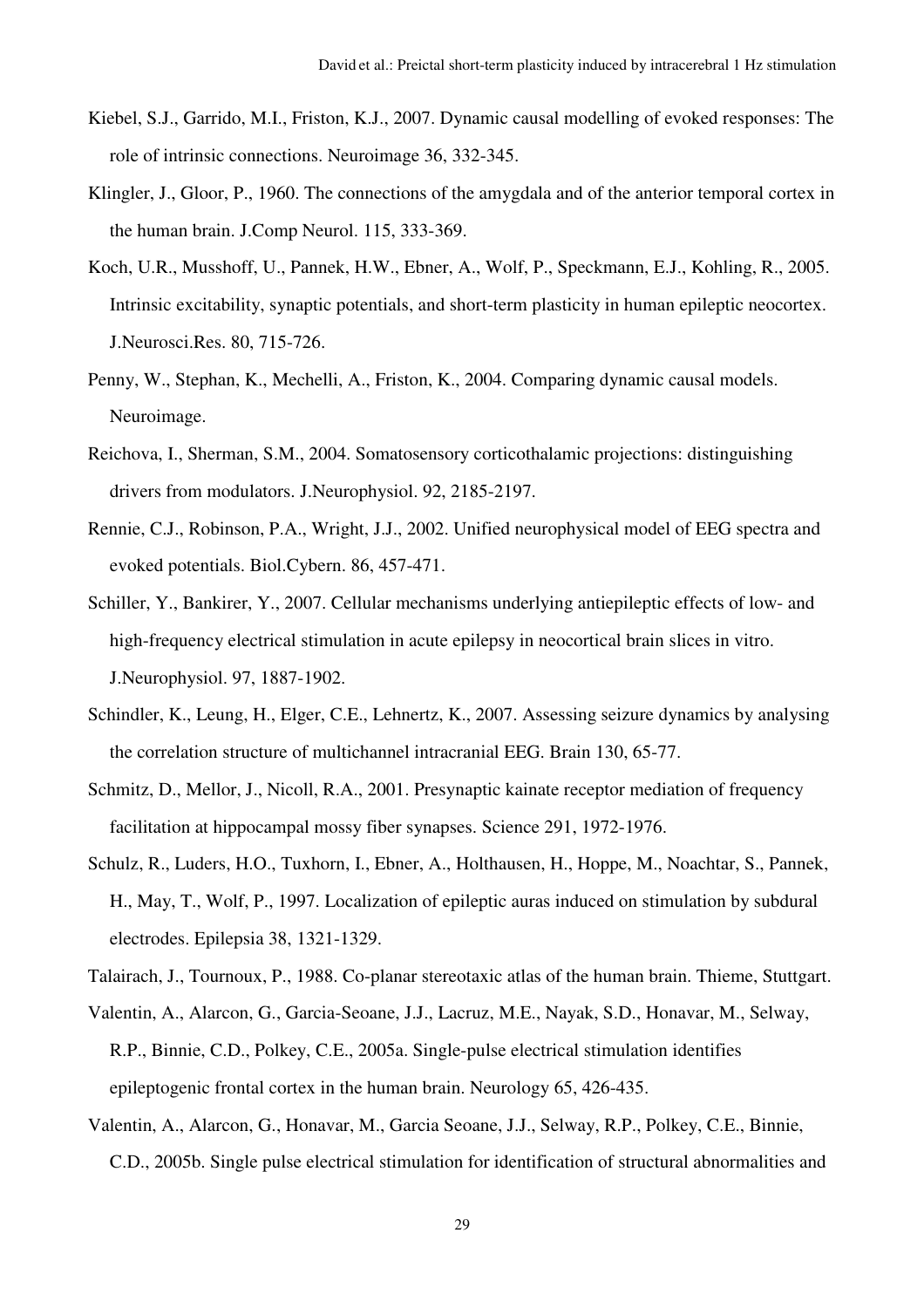prediction of seizure outcome after epilepsy surgery: a prospective study. Lancet Neurol. 4, 718- 726.

- Valentin, A., Anderson, M., Alarcon, G., Seoane, J.J., Selway, R., Binnie, C.D., Polkey, C.E., 2002. Responses to single pulse electrical stimulation identify epileptogenesis in the human brain in vivo. Brain 125, 1709-1718.
- Wendling, F., Bartolomei, F., Bellanger, J.J., Chauvel, P., 2001. Interpretation of interdependencies in epileptic signals using a macroscopic physiological model of the EEG. Clin.Neurophysiol. 112, 1201-1218.
- Wendling, F., Bellanger, J.J., Bartolomei, F., Chauvel, P., 2000. Relevance of nonlinear lumpedparameter models in the analysis of depth- EEG epileptic signals. Biol.Cybern. 83, 367-378.
- Wilson, C.L., Khan, S.U., Engel, J., Jr., Isokawa, M., Babb, T.L., Behnke, E.J., 1998. Paired pulse suppression and facilitation in human epileptogenic hippocampal formation. Epilepsy Res. 31, 211-230.

Zucker, R.S., Regehr, W.G., 2002. Short-term synaptic plasticity. Annu.Rev.Physiol 64, 355-405.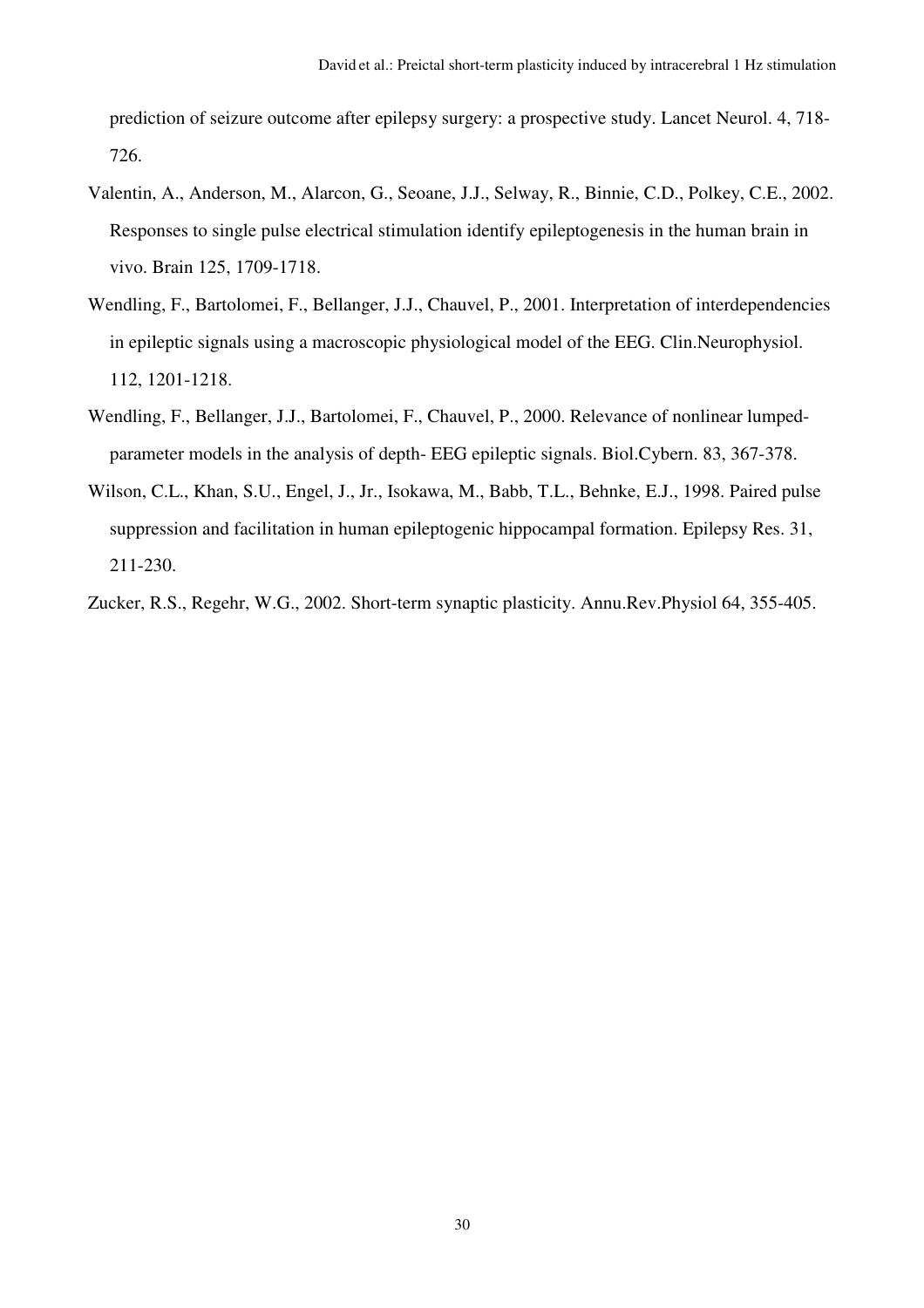## **Figure captions**

**Figure 1:** Alternative DCMs of the epileptic focus tested to explain observed short term plasticity in this region. The bold arrows correspond to the modulated connections. In the extrinsic model, extrinsic input *u* is modulated. In the intrinsic model, intrinsic excitatory efficacy  $H_e$  varies. Note that the loop between excitation and inhibition captures the concept of interactions between excitatory and inhibitory neuronal populations but does not exactly reflect the architecture of the Jansen model (see Fig. 1 in online Supplementary Materials).

**Figure 2:** Intracerebral EEG recordings of a spontaneous seizure and of an induced seizure in the same patient (Patient 7). The induced seizure was obtained by 1 Hz stimulation on the top electrode (i'2-i'3: left temporal pole, flat signal during stimulation – no recording). The last five evoked responses to stimulation can be observed before the onset of the induced seizure indicated by the arrow. In both spontaneous and induced seizures, the onset is characterised by focal fast rhythms on the fifth electrode from top, followed a few seconds later by a diffusion to other electrodes where slow oscillations occur.

**Figure 3:** Different observed types of stimulation-induced modulation: a gradual increase of evoked responses (Patient 19, posterior hippocampus) and a gradual decrease of evoked responses (Patient 4, anterior hippocampus).

**Figure 4:** Seizure onset localisation as a function of excitability threshold  $T_E$  and plasticity threshold  $T_P$ . Green asterisk: optimal  $T_E$  value ( $T_E$ =6.8) when no information about plasticity is taken into account. Magenta asterisk: optimal threshold values  $(T_E=5.75; T_P=5.05)$  when information about both excitability and plasticity is used, with a sensitivity  $> 0.9$  (white border). White asterisk: best localisation accuracy ( $T_E$ =8.475;  $T_P$ =5.225). See main text for more details.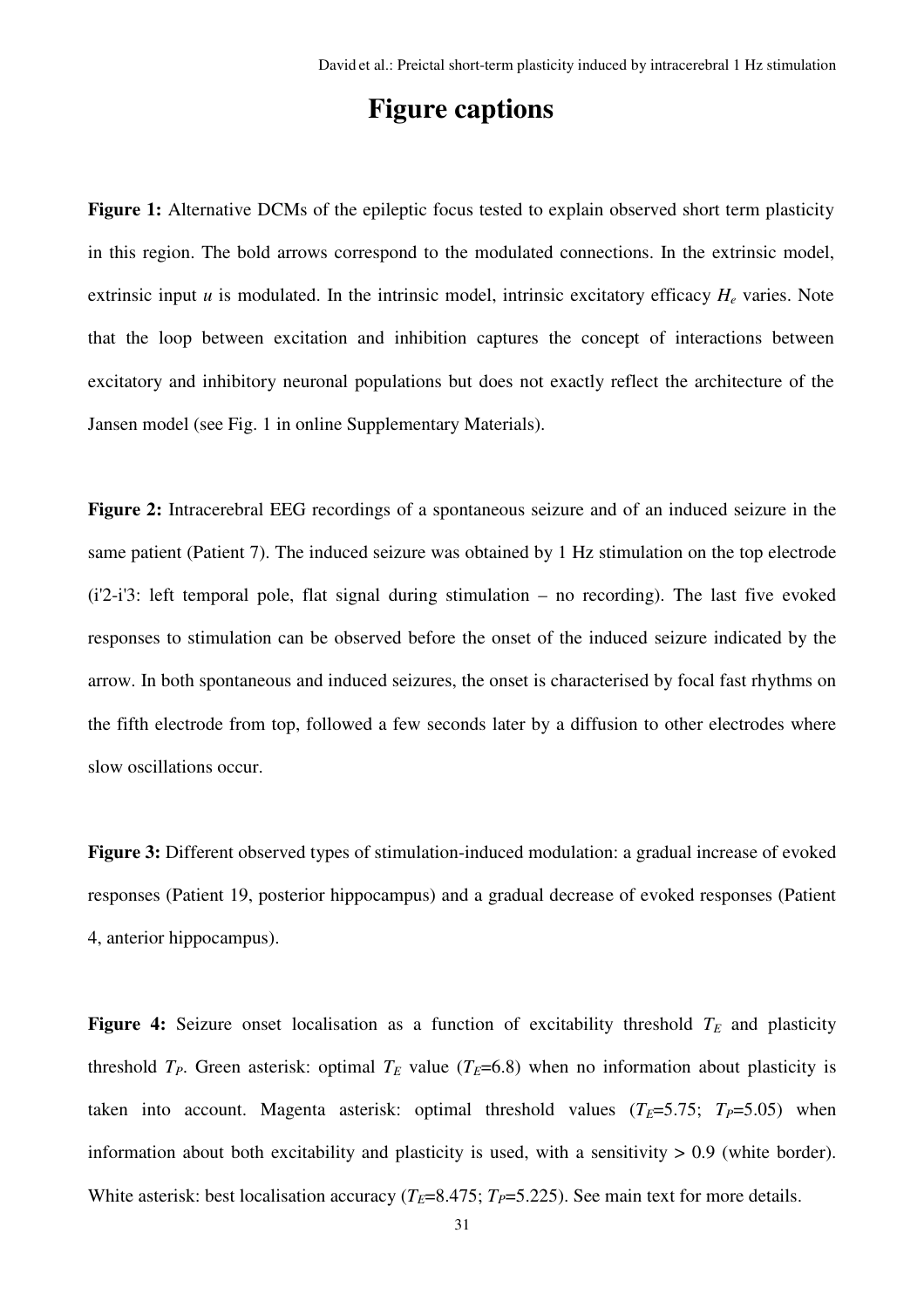Figure 5: Neural modelling of short-term plasticity in the epileptic focus for two patients (left: Patient 8; right: Patient 18). Model time series (grey) are superimposed on the measured time series (black). The first row (Extrinsic) corresponds to the modulation of the extrinsic input *u* to the focus (gamma function with three parameters: amplitude, width and onset). The second row (Intrinsic) corresponds to the modulation of intrinsic excitatory efficacies  $H_e$  (one parameter). The time series of *He* and of the power of *u* are shown in the third row.

**Figure 6:** Model comparison for the role of the modulation of extrinsic and intrinsic excitatory connections. Left: The log-evidences for all seizures are shown (AIC and BIC assumptions). Right: Log-evidence for the group. BIC evidences are lower than AIC evidences because complexity of the models is more penalising.

**Figure 7:** Most likely model estimated during the amygdala (Am) stimulation in Patient 2. Left: Topography of the estimated DCM superimposed on a schematic of the temporal lobe. The dark grey region indicates the candidate focus (AH: anterior hippocampus). FG: fusiform gyrus; TP: temporal pole. Each connection is associated with a time series of estimated effective connectivity (black bars) and a number in italic (slope) which indicates whether the connection strength is increased (positive slope) or decreased (negative slope) by repeated stimulations. The slope  $M_i^n$  of connection *i* at stimulation *n* was defined as  $M_i^n = \beta(1)$  where  $\beta = (XX^T)^{-1}XS$ ,  $\left[ C_i^{1+n},...,C_i^{m+n} \right]^T$ *i*  $S = [C_i^{1+n},..., C_i^{m+n}]^t$ ,  $X = \begin{bmatrix} 1/m & 0.5 & 27m & 0.5 & ... & 0.5 \\ 0 & 1 & 0 & 1 & 1 \end{bmatrix}$ 」 1  $\mathbf{r}$ L  $\begin{bmatrix} 1/m - 0.5 & 2/m - \end{bmatrix}$ = 1 1 ... 1  $1/m - 0.5$   $2/m - 0.5$  ... 0.5  $X = \begin{bmatrix} 1/m & 0.5 & 27m & 0.5 & \dots & 0.5 \end{bmatrix}$ .  $C_i^n$  is the coupling strength of connection *i* at stimulation *n*. *n* varied from 0 to *N*-*m*. *m* was set to 10 or was equal to the total number of stimulations *N* if *N*<10. When computing the slopes, obvious outliers were removed to track only slow changes. Figure indicates the maximal value of  $M_i^n$  when n is varied. Broken arrows indicate connections inhibited by repetitive stimulation (slope<0). Thick arrows indicate